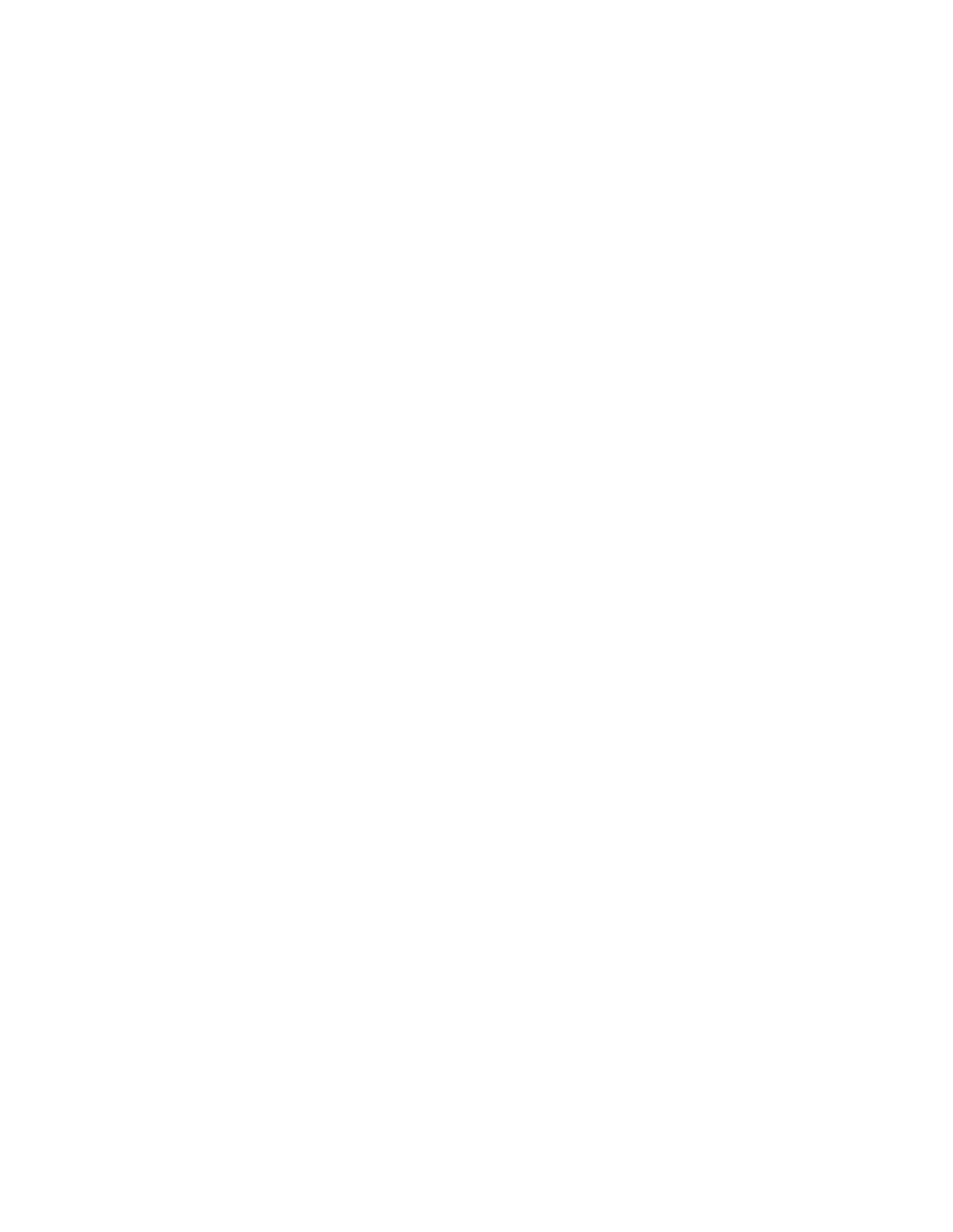Findings from 2013 Homicide Review Activities

**Center for Health Equity**

University of Pittsburgh Graduate School of Public Health Behavioral and Community Health Sciences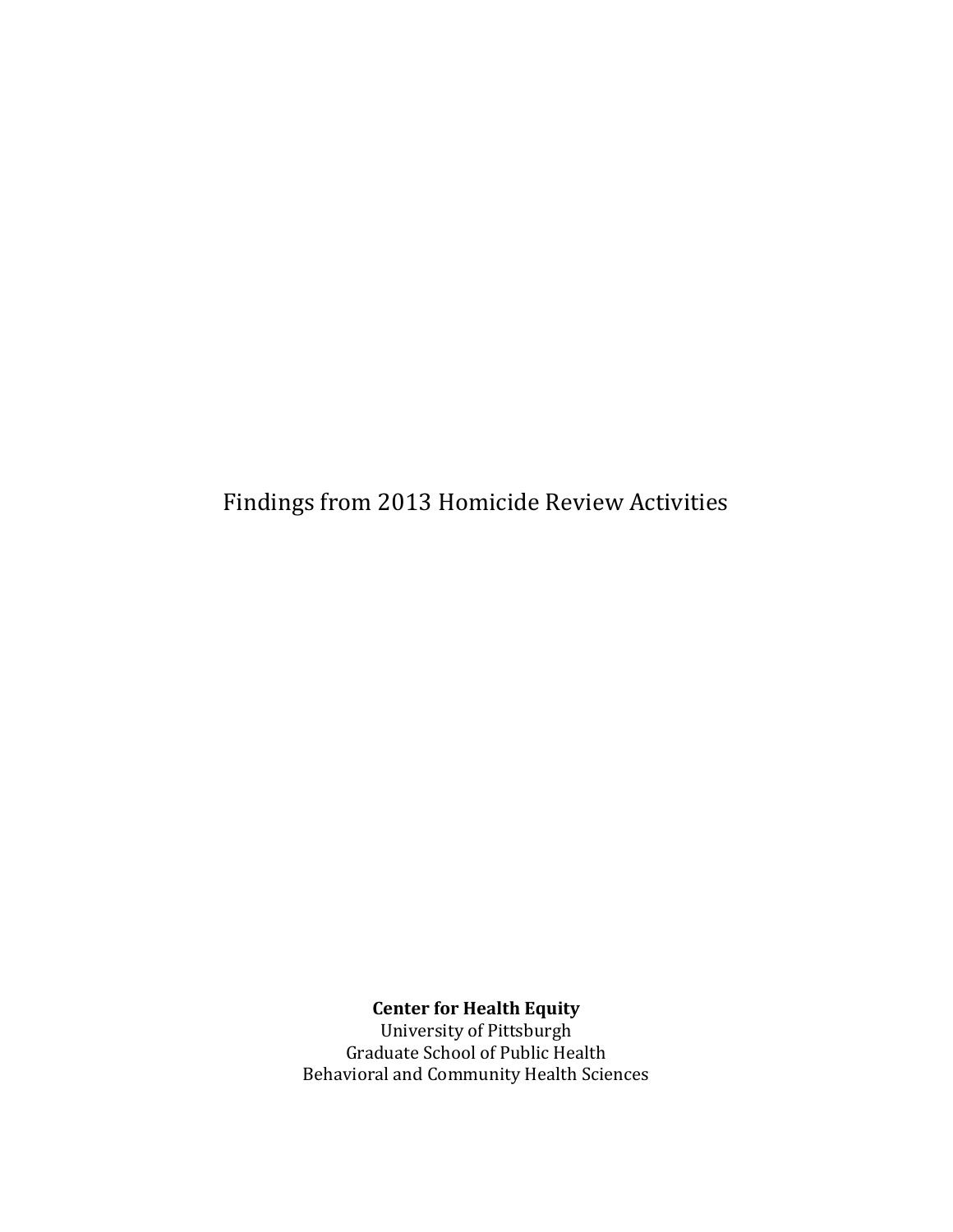### **AUTHORS OF THIS REPORT**

**Teagen L. O'Malley, MPH**

Behavioral and Community Health Sciences Graduate School of Public Health

**Patricia I. Documét, MD, DrPH**

Behavioral and Community Health Sciences Graduate School of Public Health

**Richard Garland, MSW** Behavioral and Community Health Sciences Graduate School of Public Health

**Jessica G. Burke, PhD, MHS** Behavioral and Community Health Sciences Graduate School of Public Health

**Brianna L. McDonough, MPH** Behavioral and Community Health Sciences Graduate School of Public Health

**Steven M. Albert, PhD** Behavioral and Community Health Sciences Graduate School of Public Health

## **HOMICIDE REVIEW PARTICIPATION**

**Lora Ann Bray**  University of Pittsburgh Graduate School of Public Health

> **Gina Brooks** Urban League of Greater Pittsburgh

**Jessica Burns** City of Pittsburgh/Pittsburgh Initiative to Reduce Crime

> **Brenda L. Cassidy**  University of Pittsburgh School of Nursing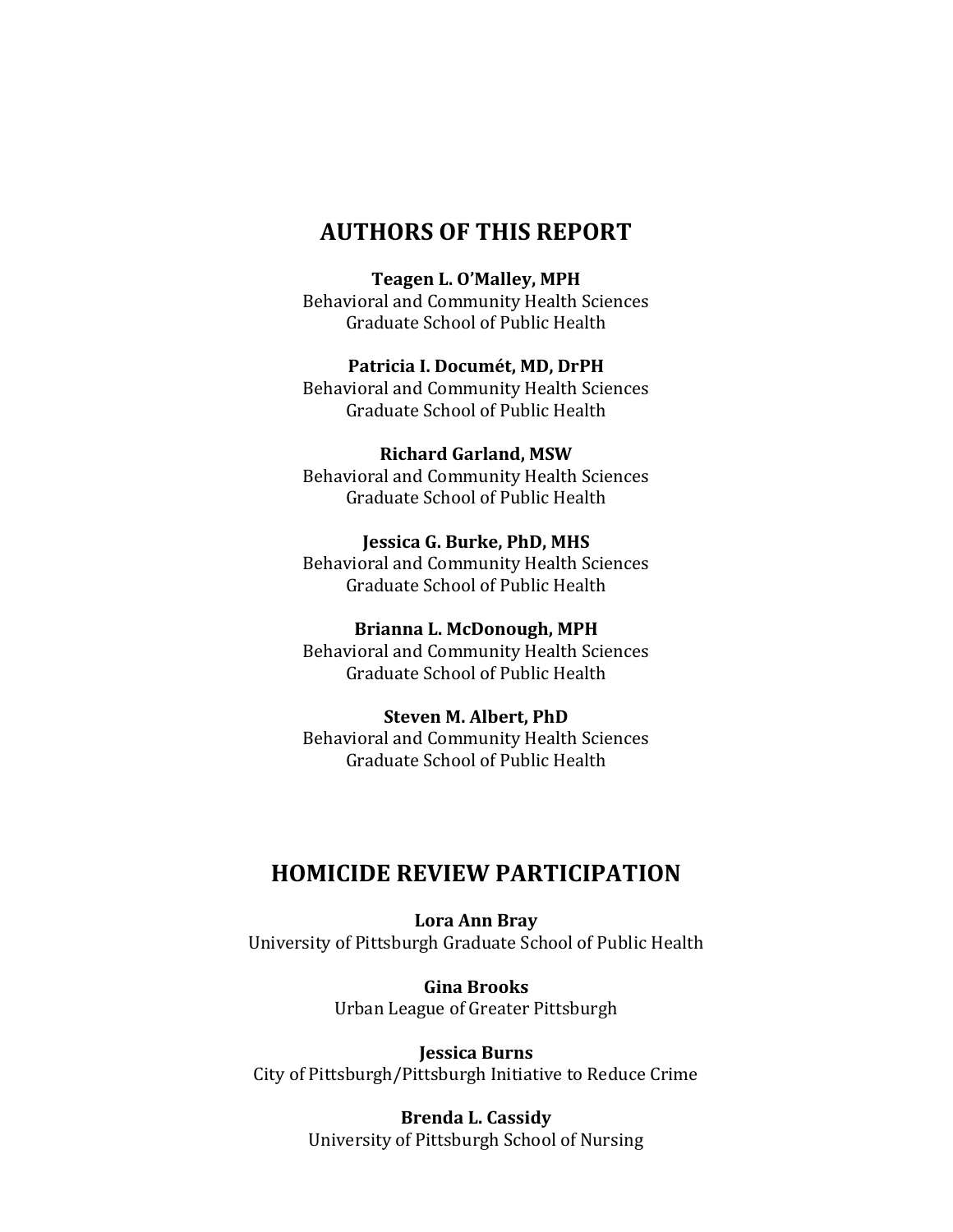**Colleen Coudriet** Allegheny County Department of Human Services Office of Behavioral Health

> **Patricia I. Documét** University of Pittsburgh Graduate School of Public Health

### **Marina Duane**

Allegheny County Department of Human Services Office of Behavioral Health

**Leigh A. Frederick** UPMC Presbyterian Trauma Services

**Richard Garland** University of Pittsburgh Graduate School of Public Health

**Jay Gilmer** City of Pittsburgh/Pittsburgh Initiative to Reduce Crime

**Mary E. Hatheway**  Allegheny County Juvenile Probation Department

**Emily Kulick**  Allegheny County Department of Human Services

**Christina Mair** University of Pittsburgh Graduate School of Public Health

**Teagen L. O'Malley** University of Pittsburgh Graduate School of Public Health

> **Allan Philp**  Allegheny General Hospital Trauma Services

**Heidi Sasson**  Allegheny County Department of Human Services Office of Behavioral Health

> **Roland L. Slade, Sr.**  Zakar Empowerment, LLC

**Art Terry** Terry Consulting Services

**Will Thompkins** The Pittsburgh Project

PITT Public Health Community Violence Prevention Project: *Findings Report (2013)* | VI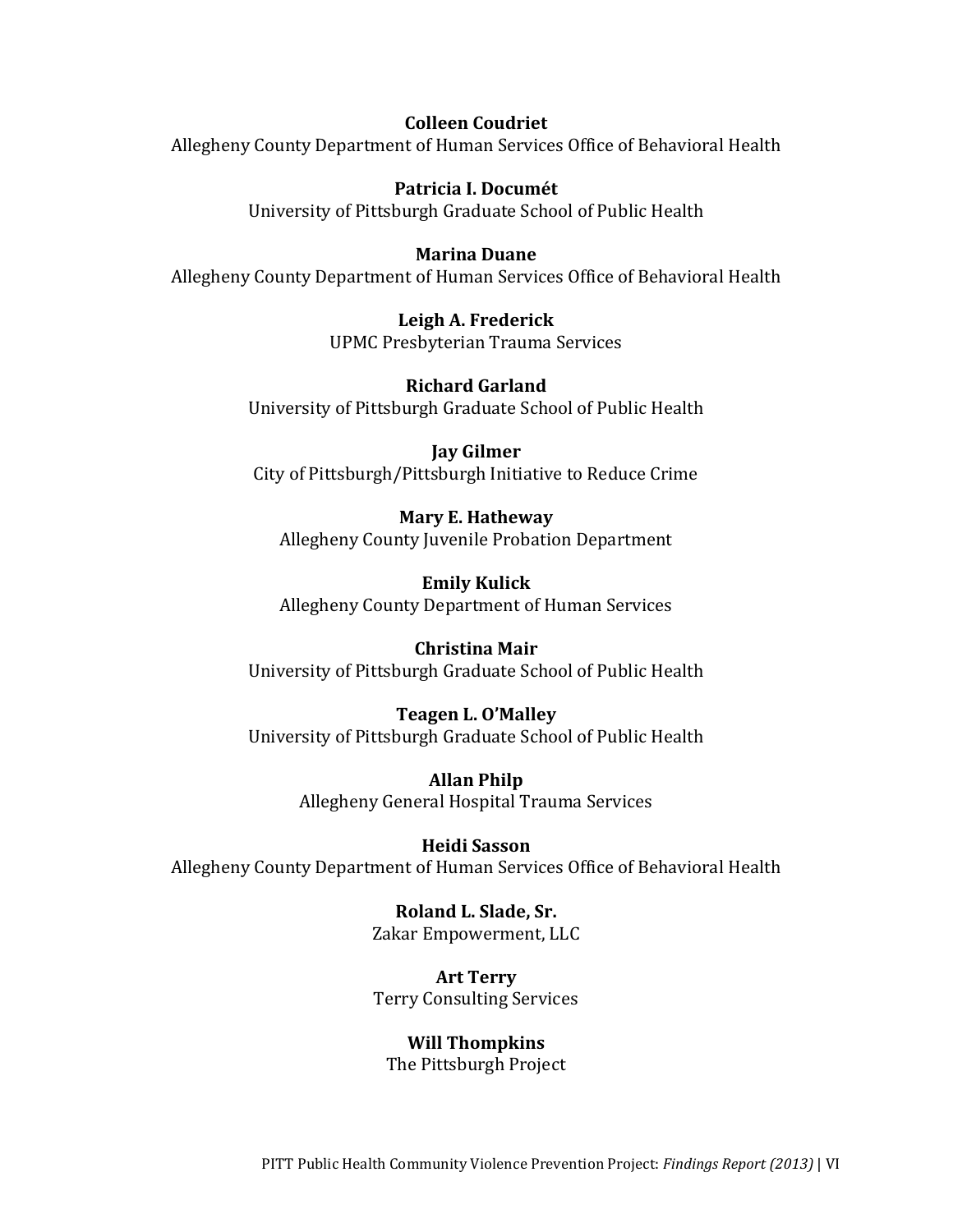### **SUPPORTIVE CONTRIBUTORS**

### **Steven M. Albert**

University of Pittsburgh Graduate School of Public Health

### **Chloe Bohm**

Allegheny County Jail

**Jessica G. Burke** University of Pittsburgh Graduate School of Public Health

> **Alicia Chico**  Allegheny Intermediate Unit

**Charlene Christmas** Allegheny County Adult Probation Department

### **Tamara Collier**

United States Attorney's Office for the Western District of Pennsylvania

**Erin Dalton**  Allegheny County Department of Human Services

> **Mary Green** UPMC Presbyterian Trauma Services

### **Andrew Gordon**

Allegheny County Health Department

**Tim Harvison** Crafton Borough Police Department

**Alan D. Murdock** UPMC Presbyterian Trauma Services

### **LaToya Warren** Allegheny County Jail

**Michael Yonas** Allegheny County Department of Human Services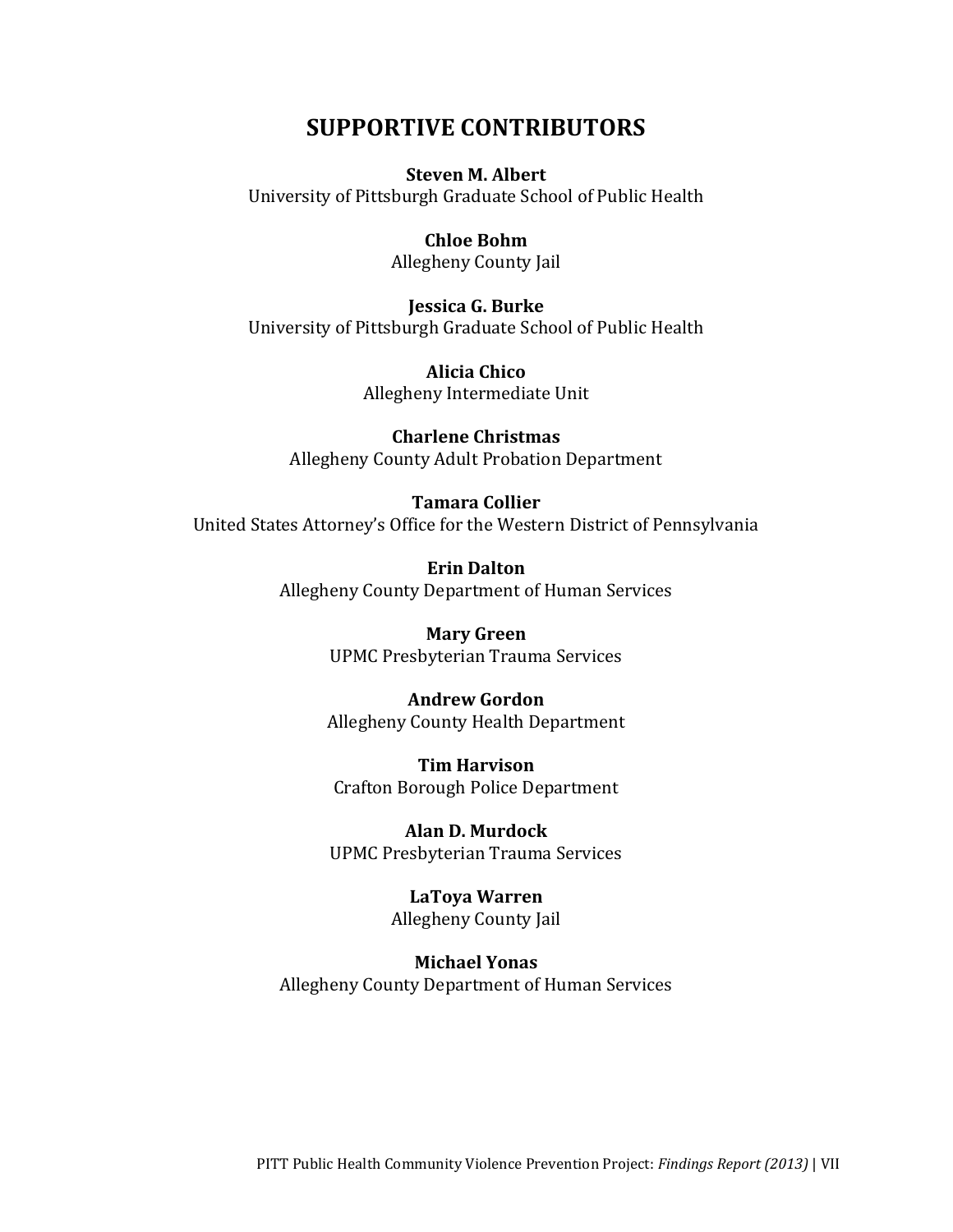## **ADVISORY BOARD**

**Nicholas Beldecos** DSF Charitable Foundation

**Randolph Brockington, Sr.**  Allegheny County Department of Human Services

> **Franco Harris** Super Bakery, Inc.

**Lisa Kuzma**  Richard King Mellon Foundation

**Elizabeth Miller** Children's Hospital of Pittsburgh of UPMC

> **Bill Strickland** Manchester Bidwell Corporation

## **FUNDING SUPPORT**

**Richard King Mellon Foundation** Pittsburgh, PA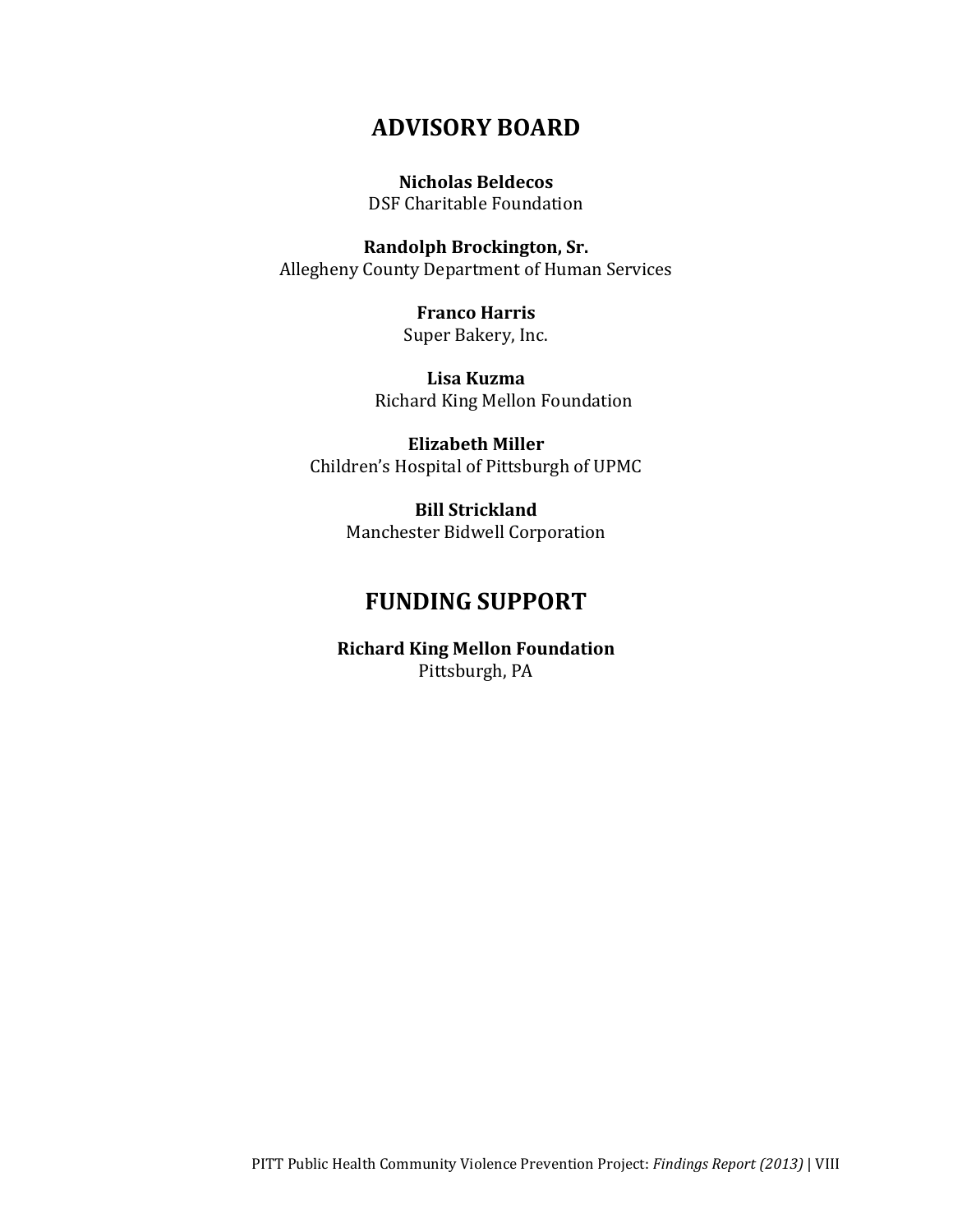# **Table of Contents**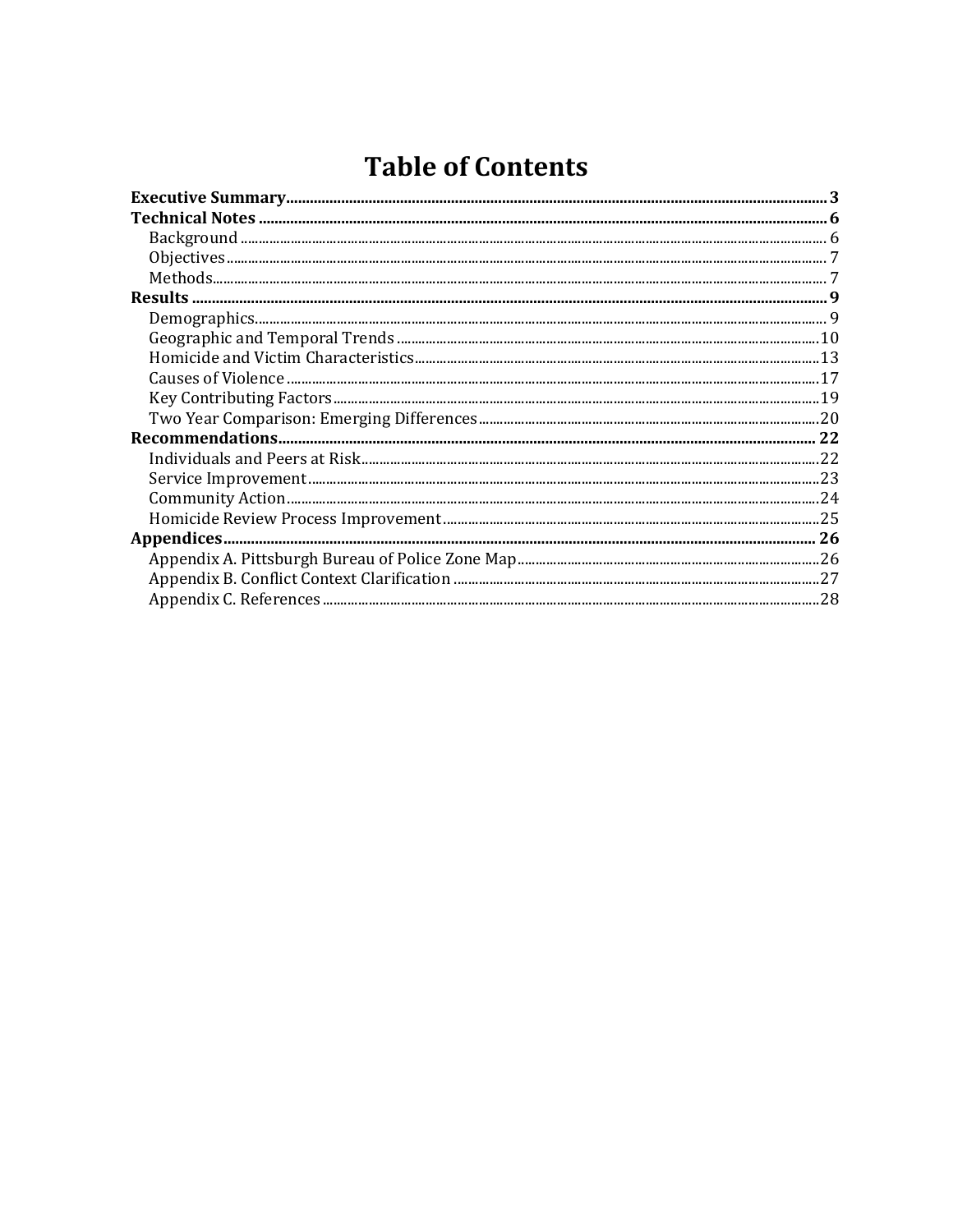**©** 2014 Graduate School of Public Health, Center for Health Equity. This work may be cited, reproduced and distributed, in whole or part, without alteration and without prior written permission, provided all copies properly reference attribution.

Suggested Citation: O'Malley TL, Documét PI, Garland R, Burke JG, McDonough BL, Albert SM. *PITT Public Health Community Violence Prevention Project: Homicide Review Findings Report (2013).* Pittsburgh: University of Pittsburgh Graduate School of Public Health, Center for Health Equity; 2014.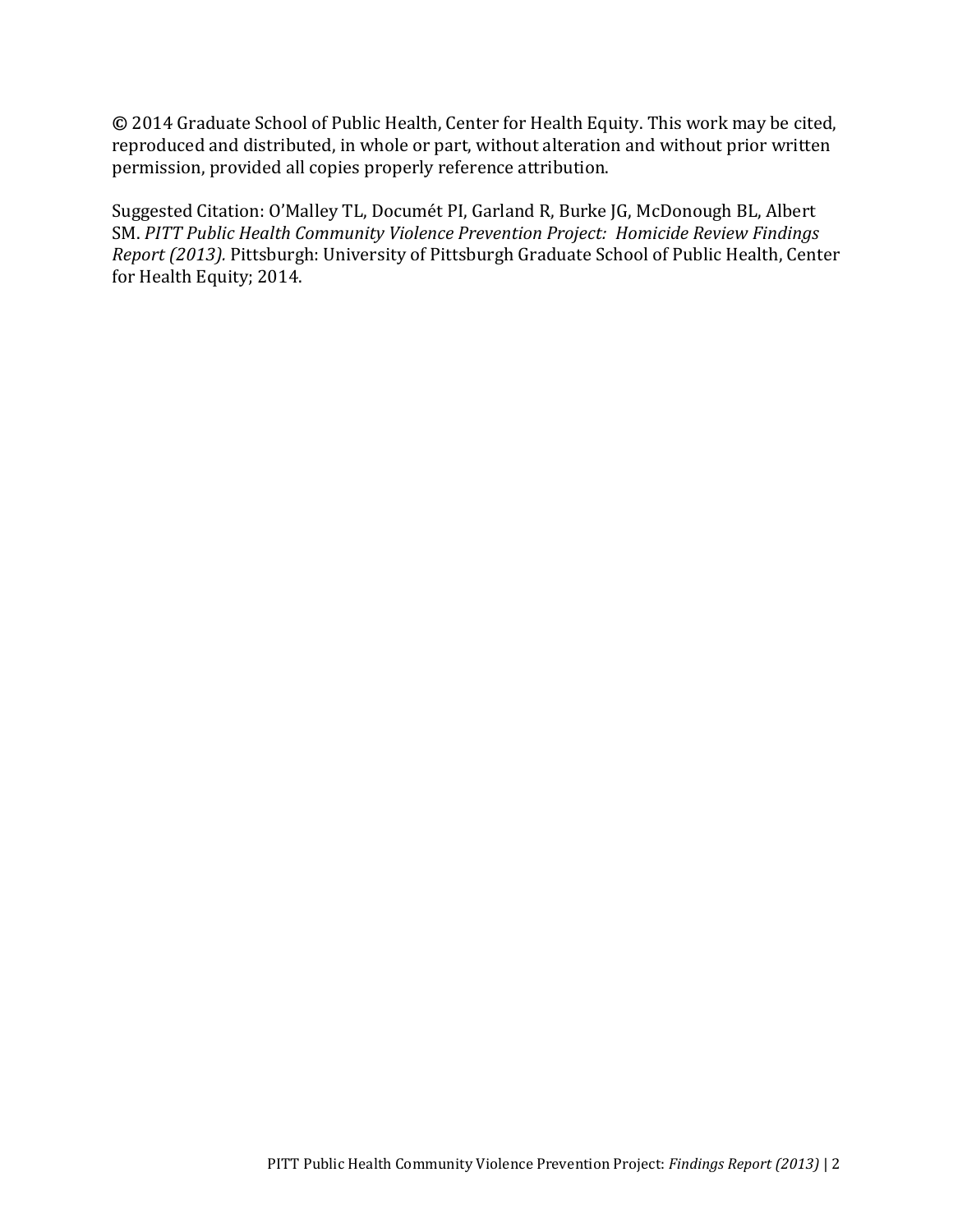### <span id="page-9-0"></span>**Executive Summary**

While an increasing body of public health research highlights a range of factors that place individuals at greater risk of homicide victimization, the direct mechanism, or why specific individuals within high-risk populations become victims of homicide, is not as clear. Despite this increased understanding of the associated risk factors and the implementation of widespread prevention efforts, homicide remains the second leading cause of death among 15 to 24-year-olds and the fifth leading cause among 25 to 44-year-olds in the United States. Community engagement and academic-community partnerships are crucial to better understand these mechanisms, and ultimately, ensure that violence prevention and interventions are both relevant to communities and more effective at preventing future homicides in Pittsburgh.

Building off of the knowledge gained from the 2012 Homicide Review group, this second report focuses on the homicides in Pittsburgh in the year 2013 where we used multiple methods to:

- 1. Uncover patterns among incidents of homicide;
- 2. Identify key preventable factors that contributed to the homicide;
- 3. Develop recommendations for homicide prevention;
- 4. Disseminate information and engage in community dialogue about violence prevention within Pittsburgh neighborhoods.

Our detailed review of Pittsburgh's 47 homicides in 2013 further supports that we need to distinguish between types of homicides cases.

- Approximately 60% of the homicide cases were identified as having a peer or gang element.
	- $\circ$  Thirty-four percent of homicides (16 victims) involved peer conflict, where competition over economic activity or fighting over goods escalates to gun violence due to the acceptability of guns to settle disputes and the high prevalence of gun possession.
	- o Twenty-one percent (10 victims) were identified as possibly related to peer conflict.
	- o Approximately 4% (2 victims) involved defined groups, with a territorial base and name, competing over influence and reputation, or so-called, "gang business."
- Eleven percent of homicides (5 victims) were not related to peer or gang conflict, but were isolated events that were criminally motivated, yet lacked a defined group element or neighborhood basis (e.g., drug deal gone bad, home invasion).
- Eleven percent (5 victims) were a result of intimate partner violence, or intentional injury or violence perpetrated by a current or former intimate partner (e.g., boyfriend, husband).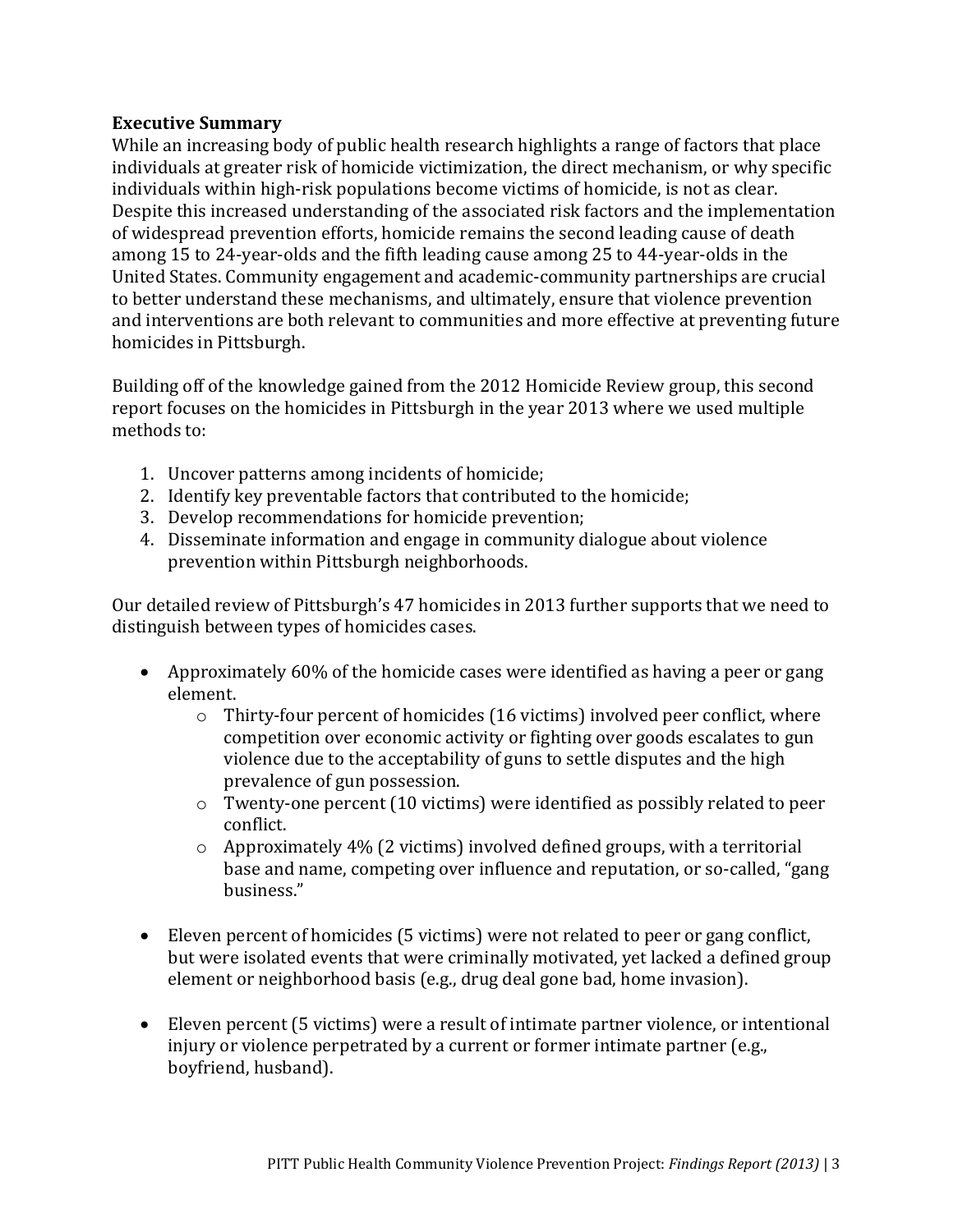- Over 12% (6 victims) were a non-criminal or unintentional homicide (e.g., selfdefense, unintended target).
- Six percent of homicides (3 victims) were unknown due to incomplete information.

Key findings from 2013 show that:

- **Homicide victimization continues to be unevenly distributed across populations or places.** While only 26% of Pittsburgh's residents are black or African American, 80% of the victims were black. Seventy percent of the homicides occurred in just 15 of Pittsburgh's 92 neighborhoods.
- **Firearms were the main cause of death.** Cause of death in 89% of homicides was a gunshot wound.
- **Female victims were associated with intimate partner homicide.** Female victims represented 17% of total homicides, of which half were related to intimate partner violence and were killed by a current or former intimate partner (e.g., boyfriend, husband).
- **Social determinants are risk factors for homicide victimization.** Chronic, multigenerational involvement in violence and illegal activities; additional opportunities for conflict through increased use of social media (e.g., Facebook, Instagram); prevalence of drugs, alcohol, and access to firearms; and violence as normative behavior were identified as relevant in the homicides.

The complexity of homicide and intentional injury prevention has become increasingly clear and points to the urgent need for efforts to address violence at multiple levels within Pittsburgh communities. The recommendations include:

- **Identify and involve the support networks of at-risk individuals and specifically, engage those at risk who are not currently involved in mandated health or behavior programs.** Engaging individuals and families at risk of violence victimization in non-traditional settings (e.g., community-based organizations, primary care clinics) is a strategic way to address the complexity of peer conflict.
- **Modify community programs' participation requirements to ensure equal access to participation.** Engaging individuals will improve participation and commitment. Modify participation requirements (e.g., parent/guardian signature, payment) and adapt service delivery to include non-traditional methods in communities and enhance linkages and increase communication and coordination among behavior, health, and social programs and systems.
- **Increase community participation and investment in violence prevention efforts.** Combat attitudes of violence as normative behavior and an appropriate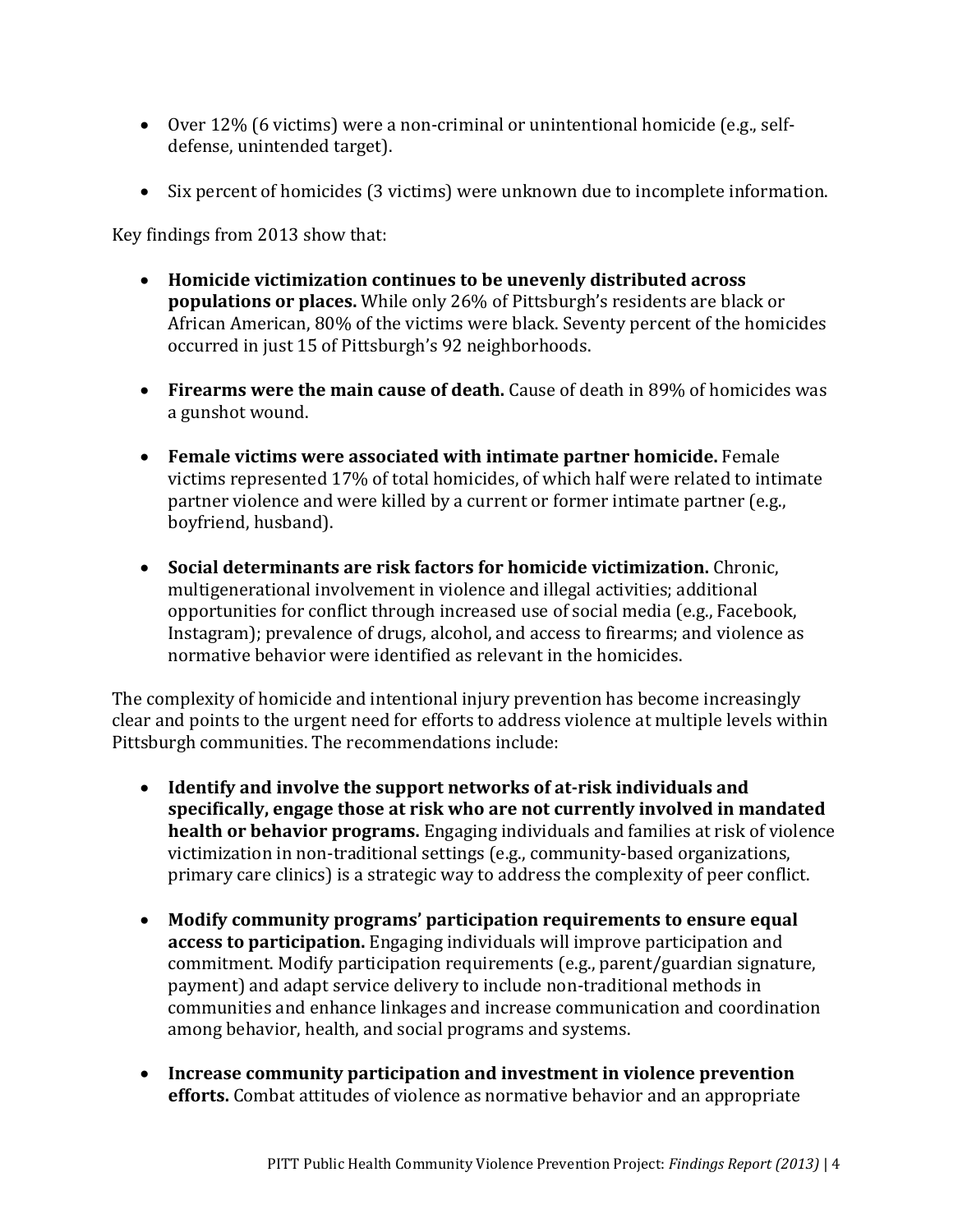form of conflict resolution; support existing anti-violence groups and coalitions who provide awareness, education, and prevention; improve and strengthen communitypolice relations; and distribute anti-violence materials throughout Pittsburgh.

 **Enhance the homicide review process to better inform our understanding of contributing factors and potential solutions.** Recruit new members; enhance data collection efforts, specifically to better account for the unique factors involved in intimate partner homicides; increase police involvement; respond to shifting homicide trends by also reviewing homicides that occur in Allegheny County; and enhance dissemination methods.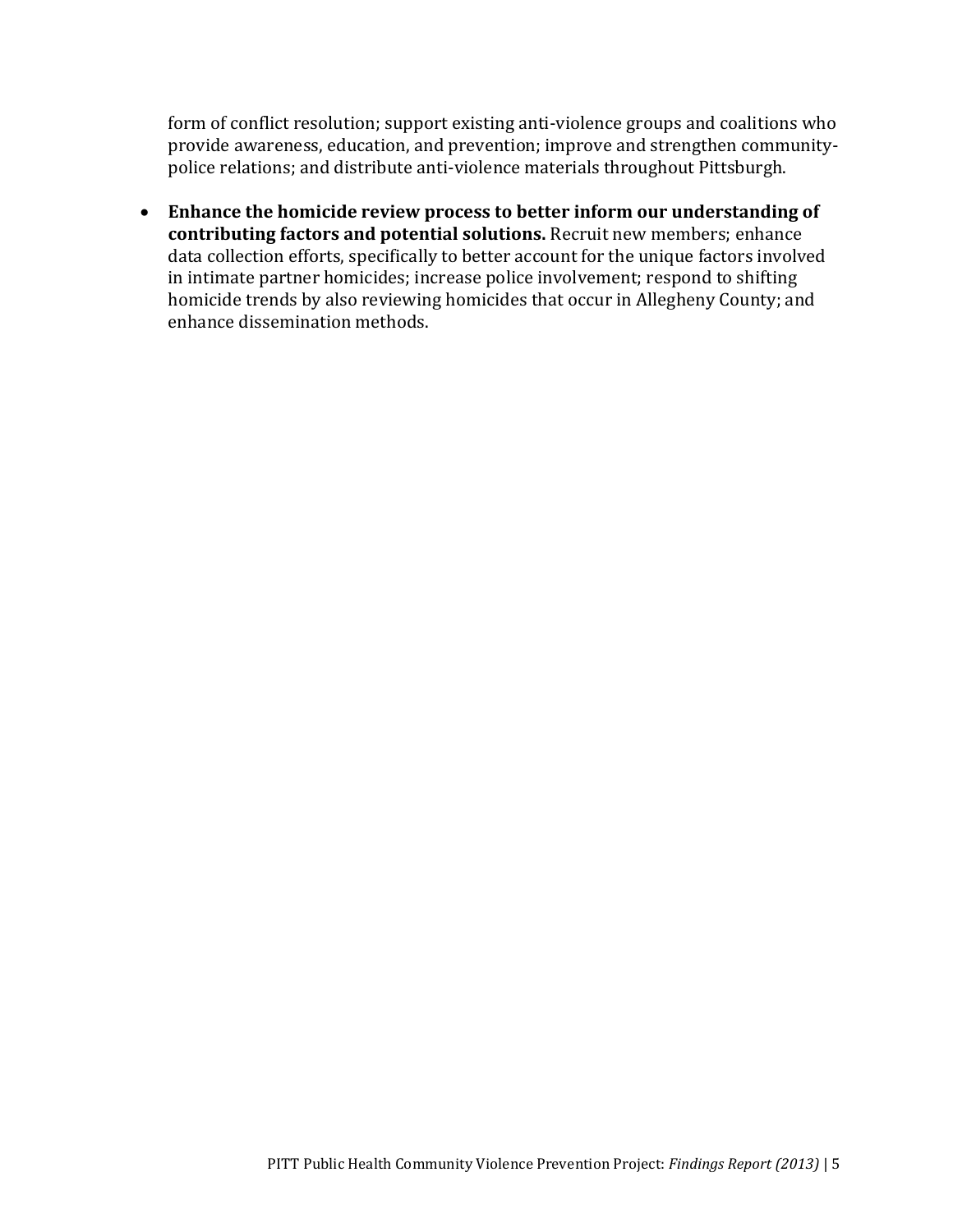### <span id="page-12-0"></span>**Technical Notes**

The PITT Public Health Community Violence Prevention Project, within the Center for Health Equity and Department of Behavioral and Community Health Sciences at the Graduate School of Public Health, began in August 2012. Utilizing a public health perspective, [1](#page-34-1) the project seeks to gain an enhanced understanding of the greater contextual and underlying factors impacting community violence so that appropriate recommendations specific to the unique needs of Pittsburgh communities can be made. Utilizing our greater understanding and the experience gained from the 2012 Homicide Review,[2](#page-34-2) this represents our second findings report.

### <span id="page-12-1"></span>*Background*

More than 16,000 homicides occur yearly in the United Sates, and hundreds of assaults take place daily that result in non-fatal injuries. [3](#page-34-3) However, homicide victimization is not evenly distributed across populations or places.[4-6](#page-34-4) African American males ages 18 to 24 years of age face a homicide rate 19 times the national rate (92 per 100,000 victims).[7](#page-34-5) While an increasing body of public health research highlights a range of factors that place individuals at greater risk of homicide victimization - chronic poverty, poor housing conditions, racial exclusion, unemployment, neighborhood violence, lack of positive role modeling, high prevalence of firearm possession - the direct mechanism, or why specific individuals within high-risk populations become victims of homicide, is not as clear. [8-11](#page-34-6)

Despite this increased understanding of the associated risk factors and widespread prevention efforts, homicide remains the second leading cause of death among 15 to 24 year-olds and the fifth leading cause among 25 to 44-year-olds in the United States.[12,](#page-34-7)[13](#page-34-8) In 2012, Pittsburgh saw 13.7 homicides for every 100,000 residents, compared to 18.7 in Chicago, 21.4 in Philadelphia, and 5.02 in New York City. While other cities may experience higher homicide rates, violence in Pittsburgh continues to disproportionately affect certain groups and neighborhoods.[7](#page-34-5)

Fatality reviews have evolved as a critical approach for assessing preventable deaths, yet review teams have remained relatively narrow in focus based on inclusion criteria (i.e., victim's age and/or cause of death) and team member participation. Homicide trends, unlike other preventable deaths, change over time and cities must be able to identify, understand, and adapt to new trends with dynamic strategies rather than sweeping policies based on categorical characteristics (e.g., gang membership). [14,](#page-35-0)[15](#page-35-1)

Recent public health research suggests that an individual's social network elicits an important indirect effect in our understanding of risk of victimization (i.e., individual homicide victimization is influenced not only by one's friends, but also by one's friends' friends).[15](#page-35-1) According to the authors, homicide victimization is not simply a function of spatial proximity or individual risk factors, which act as proxies for more dynamic processes, situational dynamics, and risky behaviors, but also how people are connected, the network structure, and an individual's position in the network. This research offers encouraging evidence in order to better develop more relevant and effective homicide prevention efforts.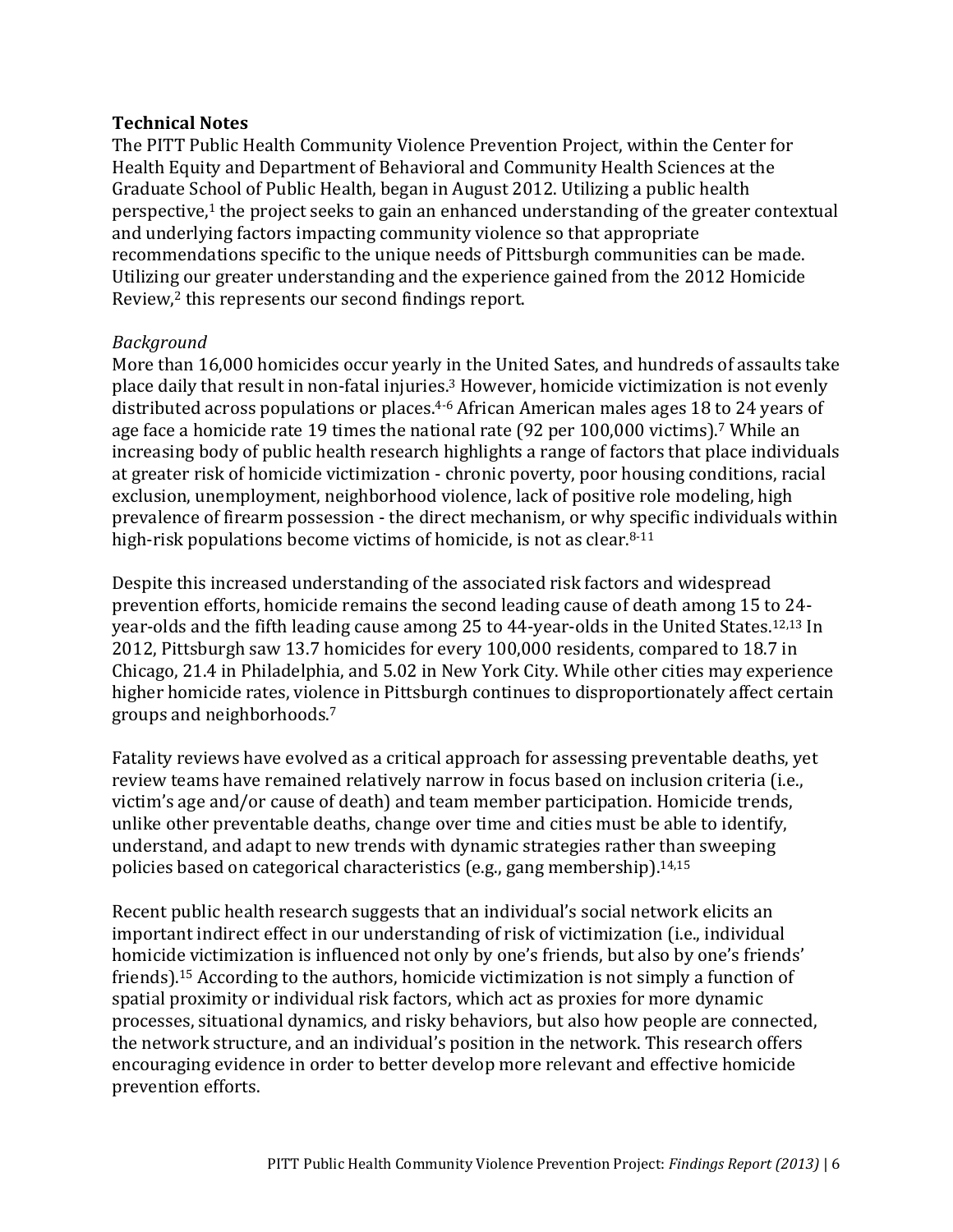Overall, gaining a better understanding of the factors or mechanisms that place certain individuals within high-risk populations at increased risk for homicide victimization is a critical step towards the development of effective violence prevention efforts. Community engagement and partnered research is crucial to better understanding complex health topics as it allows all partners to add expertise, share in decision making and ownership, and interpret data in ways that reflect the lived experiences of community members, and ultimately, ensure dissemination is relevant. [16-18](#page-35-2) Academic-community partnerships can facilitate and further encourage the translation of research into practice and expand beyond quantitative measures of associations to a "data-driven approach to improve community health and well-being."[16,](#page-35-2)[17](#page-35-3) It is urgent that we better understand the contextual factors involved in community violence in Pittsburgh in order to inform violence prevention and interventions that are both relevant to communities and more effective at preventing future homicides.

### <span id="page-13-0"></span>*Objectives*

The key objectives of the project are to:

- 1. Uncover patterns among incidents of homicide;
- 2. Identify key preventable factors that contributed to the homicide;
- 3. Collectively develop recommendations about what could have been done to prevent the homicide; and
- 4. Disseminate information and engage in community dialogue about violence prevention within Pittsburgh neighborhoods.

### <span id="page-13-1"></span>*Methods*

Expanding on the methods developed in 2012, [2](#page-34-2) we sought to gain an enhanced understanding of the greater contextual and underlying factors involved in the forty-seven 2013 Pittsburgh homicides. Multiple methods were used. An advisory board offered guidance on project activities.

Partnership Coordination. Using a participatory-based approach, key local stakeholders were identified and invited to partner on project activities. Community partners involved representatives from a variety of organizations, each invested and contributing expertise to the project's objectives. Partners included adult and juvenile courts, county jail, city and county social service providers, public health professionals, trauma physicians and health care professionals, anti-gun violence advocates, and community members with longstanding experience with violence prevention efforts in Pittsburgh.

Data from Partners. Data was collected on the forty-seven homicides through complementary sources of information including the Allegheny County Jail, Allegheny County Department of Human Services, Allegheny County Adult and Juvenile Probation, and Allegheny County Medical Examiner's Office. Partners were responsible for searching their own agencies for victim-specific information (e.g., previous involvement or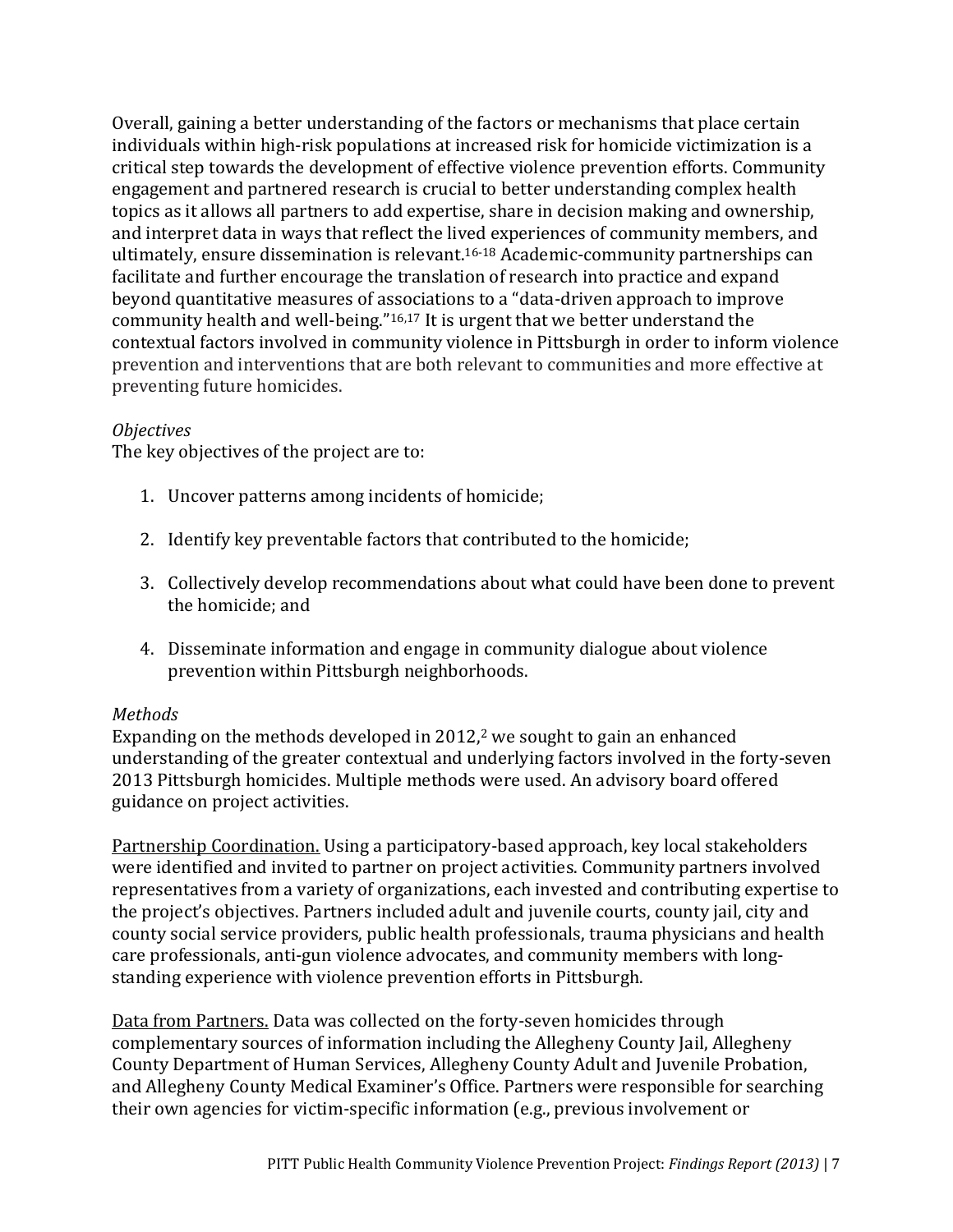supervision history, previous criminal charge) and sharing in preparation for review meetings.

Data from Community. Four team members - two academic research staff and two trained community members - constituted the "outreach team," who gathered fine-grained, contextual information surrounding the homicides from communities impacted by violence in 2013. Three outreach team members are long-term residents of Pittsburgh with extensive violence prevention experience, particularly around retaliatory violence and street outreach. The outreach team discussed homicide cases with key neighborhood members and attended local community meetings to collect further detailed information. Information was gathered for each homicide and victim and included such things as relationship of the victim with the suspected perpetrator, evidence of previous conflict between the two, family history of violence, and length of stay at residence. The outreach team used information gathered from the community and media outlets to reach a consensus on whether the risk of retaliation was very likely.

Homicide Review Group. Composed of community partners, eight homicide review group meetings took place from September 2013 to April 2014 in which the forty-seven 2013 homicides were discussed. Review meetings were organized by neighborhood where the homicide occurred in order to focus on the unique characteristics and dynamics of each neighborhood. Community-based groups specific to the neighborhood were also invited to attend the review. Meeting leaders encouraged brainstorming underlying causes of violence and intervention implications and recommendations. All review meeting participants signed a non-disclosure statement. At the end of the year, the University team administered a survey to all partners, which was also available electronically. The survey aimed to further strengthen the review group process; items learned are outlined in the results section.

The information discussed in this report represents a summary of collected data and information shared in homicide review group meetings and does not represent individual or organizational perspectives.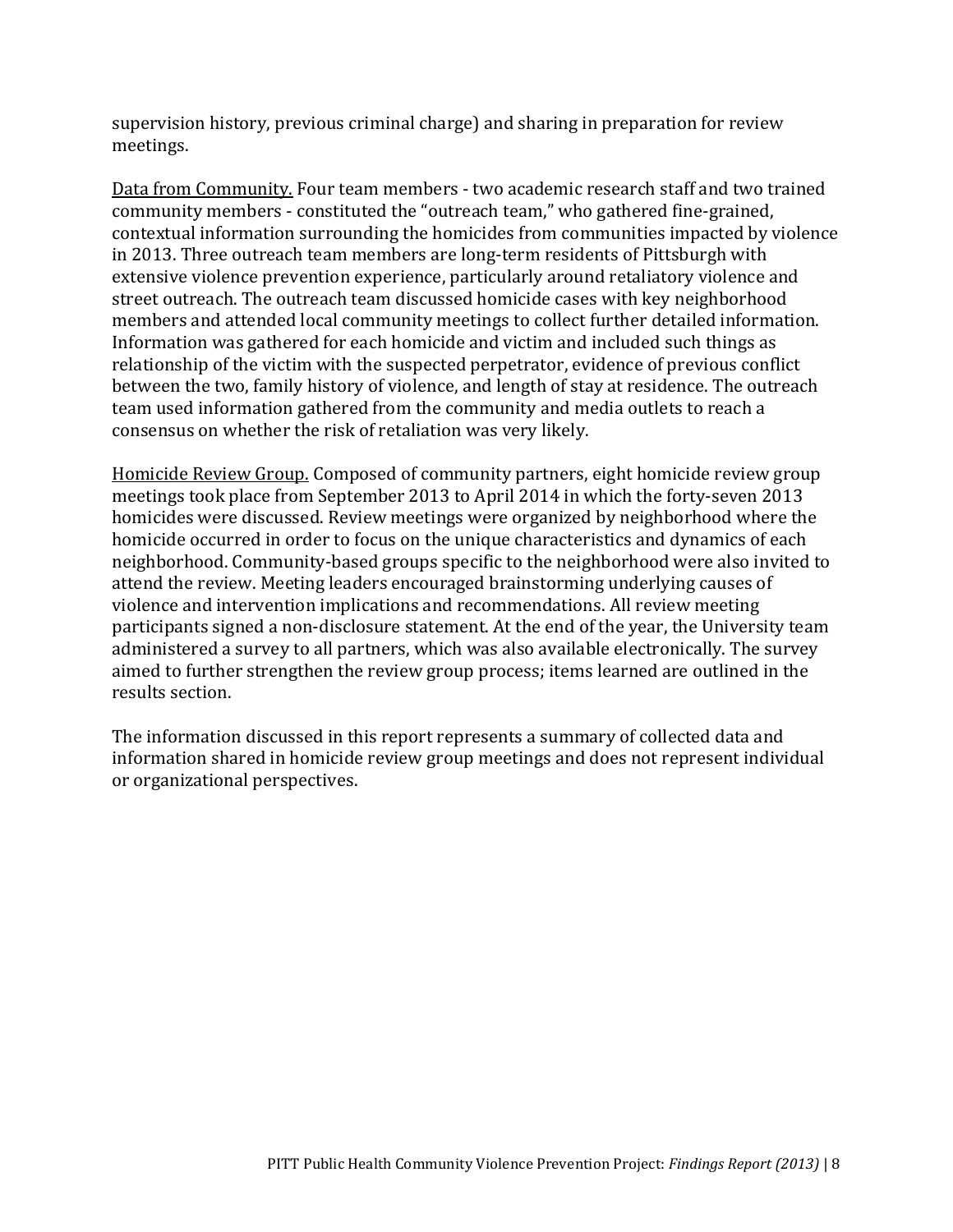### <span id="page-15-0"></span>**Results**

<span id="page-15-1"></span>*Demographics*

While only 26% of Pittsburgh's total residents are Black or African American, they experienced a stark disparity of violence victimization, accounting for over 80% of the city's total homicides in 2013 (Table 1). As shown in Table 1, men accounted for 83% of all homicide victims. Of the male victims, 87% were black (not shown in table). 30% of victims were 18 to 25 years of age and 41% were 35 years or older.

| <b>Table 1.</b> Victimization by Sex, Race, and Age (2013) |                  |  |
|------------------------------------------------------------|------------------|--|
| <b>Characteristics</b>                                     | N(%)<br>$(n=47)$ |  |
| Sex                                                        |                  |  |
| Female                                                     | 8(17)            |  |
| Male                                                       | 39 (83)          |  |
| Race                                                       |                  |  |
| <b>Black or African American</b>                           | 38 (80.9)        |  |
| White or Caucasian                                         | 9(19.1)          |  |
| Age, in years                                              |                  |  |
| $\leq 17$                                                  | 4(8.5)           |  |
| $18 - 25$                                                  | 14 (29.8)        |  |
| $26 - 34$                                                  | 10(21.3)         |  |
| $\geq$ 35                                                  | 19 (40.4)        |  |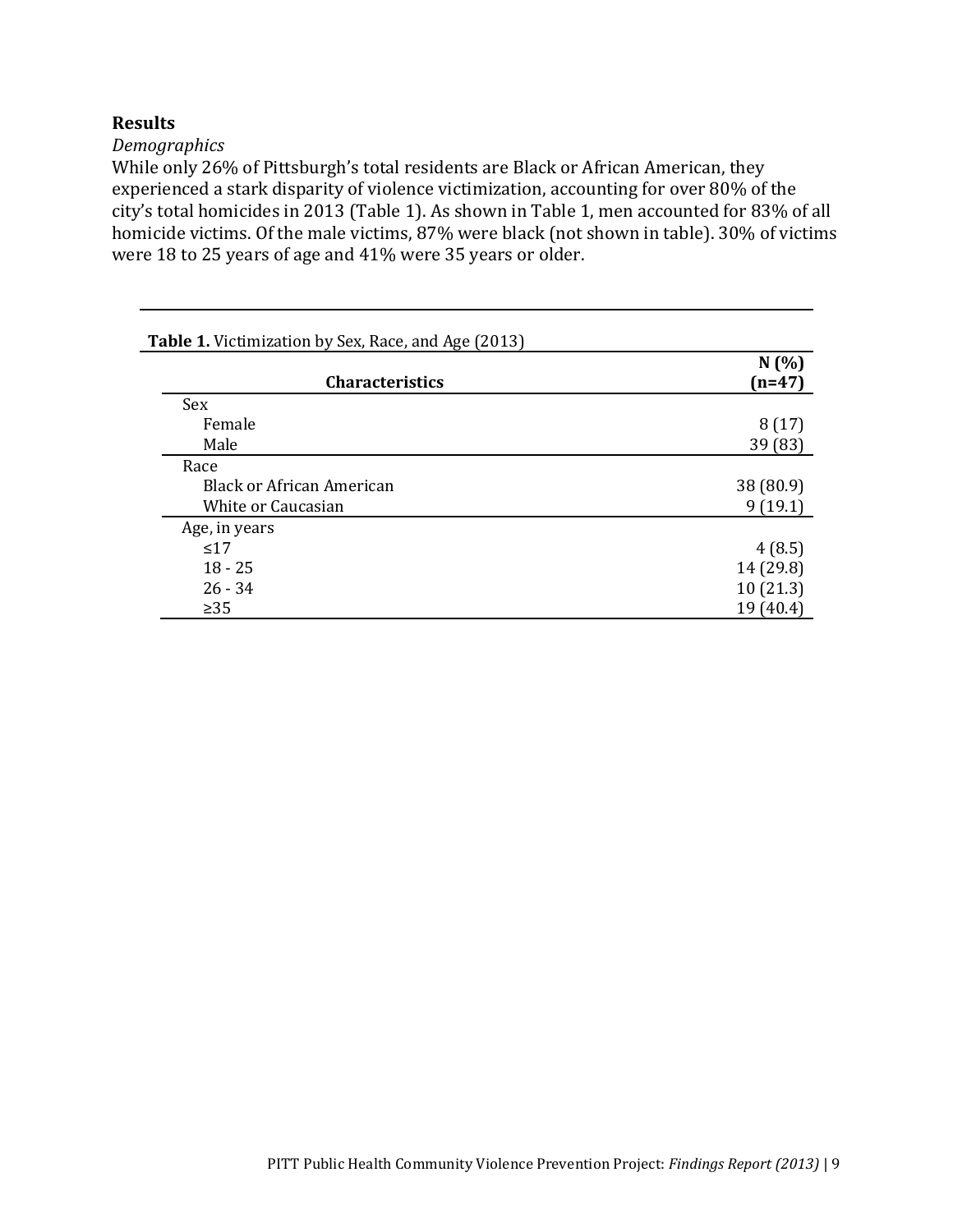### <span id="page-16-0"></span>*Geographic and Temporal Trends*

While Pittsburgh only comprises 25% of Allegheny County's total population, over half (53%) of the total homicides in the county occurred in the city. Furthermore, 70% of the city's homicides occurred in just 15 of Pittsburgh's 92 neighborhoods.

Pittsburgh Police Zone 5 overwhelmingly experienced the highest number of homicides (Table 2), overall accounting for more than half of the year's total homicides (see Appendix A for Pittsburgh Bureau of Police Zone Map). Zone 3 experienced the second highest number of homicides. Additionally, certain neighborhoods and communities within these zones were disproportionately affected by homicides - Homewood (11), Larimer (4), and East Hills (3) in Zone 5 and Beltzhoover (3) in Zone 3.

| Table 2. Homicide Location by Police Zone and Neighborhood (2013) |          |
|-------------------------------------------------------------------|----------|
|                                                                   | N(%      |
| <b>Location</b>                                                   | $(n=47)$ |
| Zone 1                                                            | 4(8.5)   |
| Allegheny West                                                    |          |
| <b>Brighton Heights</b>                                           |          |
| Fineview                                                          |          |
| Marshall-Shadeland                                                |          |
| Zone 2                                                            | 4(8.5)   |
| <b>Bedford Dwellings</b>                                          |          |
| Lawrenceville                                                     |          |
| Middle Hill                                                       |          |
| Zone 3                                                            | 7(14.9)  |
| Allentown                                                         |          |
| Beltzhoover                                                       |          |
| Carrick                                                           |          |
| Knoxville                                                         |          |
| Zone 4                                                            | 4(8.5)   |
| Greenfield                                                        |          |
| Hazelwood                                                         |          |
| <b>Oakland</b>                                                    |          |
| Zone 5                                                            | 25(53.2) |
| Bloomfield                                                        |          |
| <b>East Hills</b>                                                 |          |
| <b>East Liberty</b>                                               |          |
| Friendship                                                        |          |
| Garfield                                                          |          |
| Homewood                                                          | 11       |
| Larimer                                                           |          |
| Lincoln-Lemington                                                 |          |
| Zone 6                                                            | 3(6.4)   |
| <b>East Carnegie</b>                                              |          |
| Sheraden                                                          |          |

Note: Neighborhoods with no homicides are not shown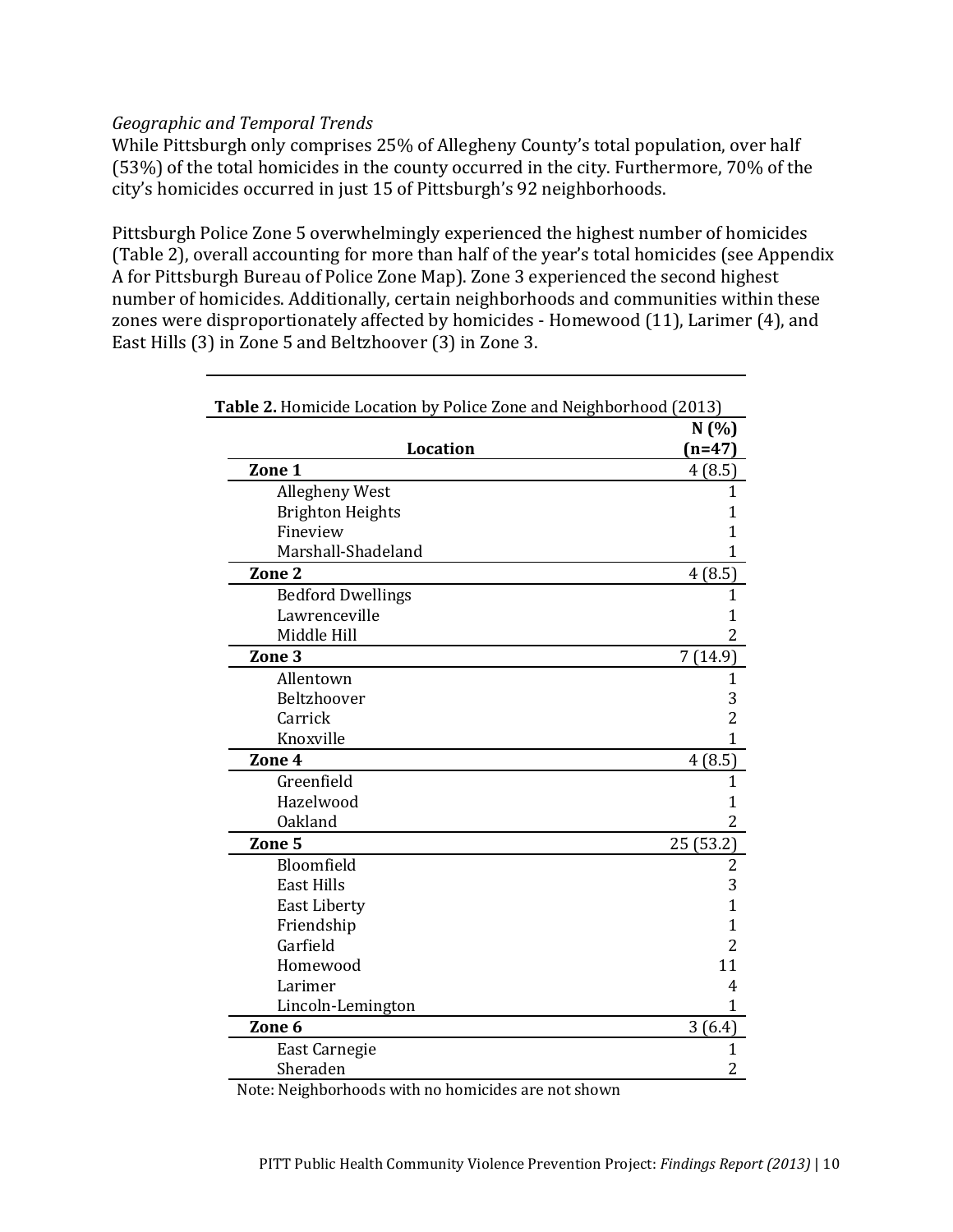The largest percent of homicides (15%) occurred in the month of July (Figure 1). Excluding June, which did not record any homicides, homicides tended to increase from spring through early fall, before declining during the winter months.



Homicides occurred most often on the weekends, with Saturday and Sunday being the most violent days (Figure 2). Tuesday and Wednesday also accounted for a large percentage of total homicides at 17% each day.

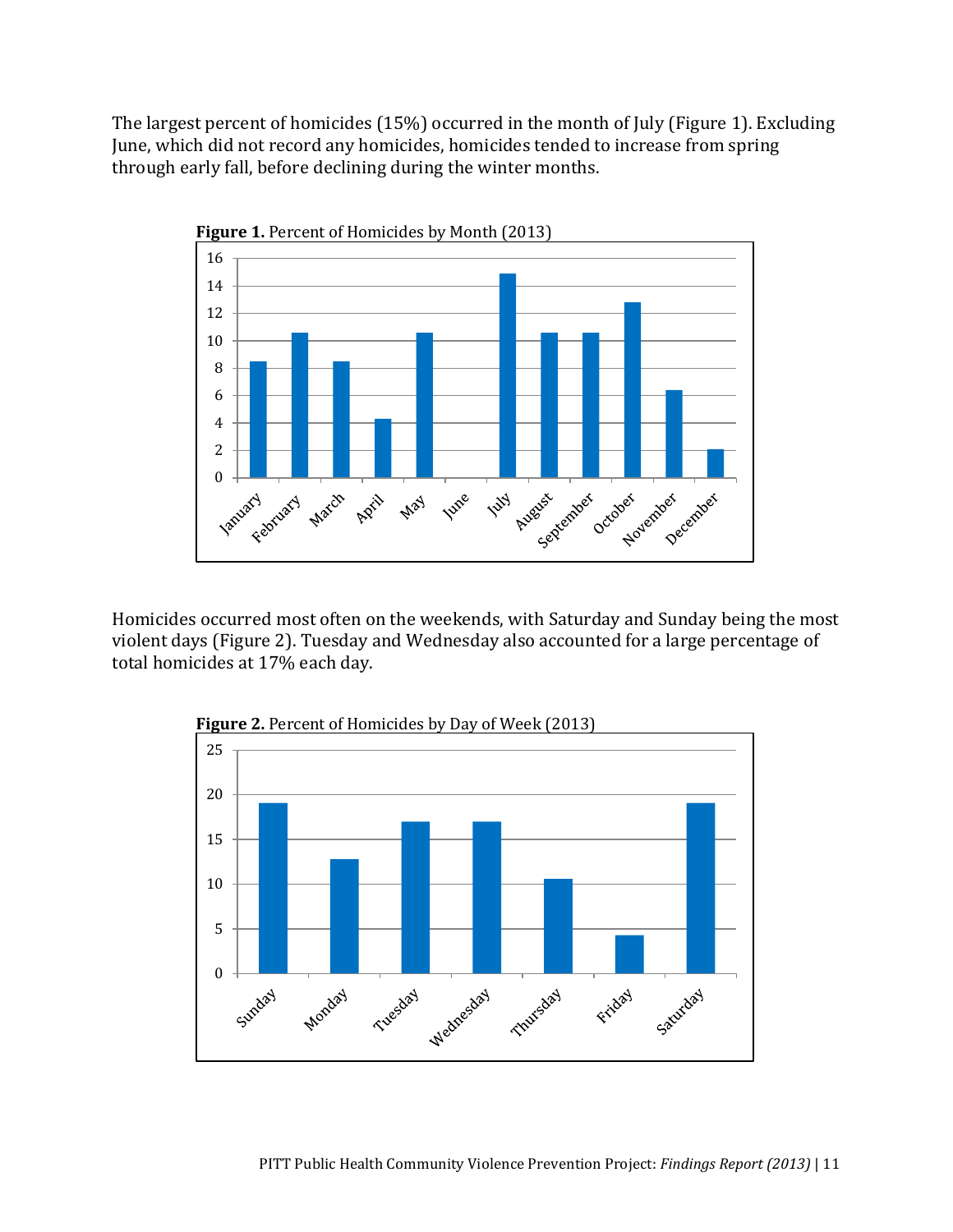Homicides most often occurred late at night (12am to 4am) (Figure 3). The early morning and weekday work/school periods saw relatively few homicides, but were followed by a sharp increase in the evening (5pm to 8pm), and then steadily increased throughout the rest of the evening.



**Figure 3.** Percent of Homicides by Time of Day (2013)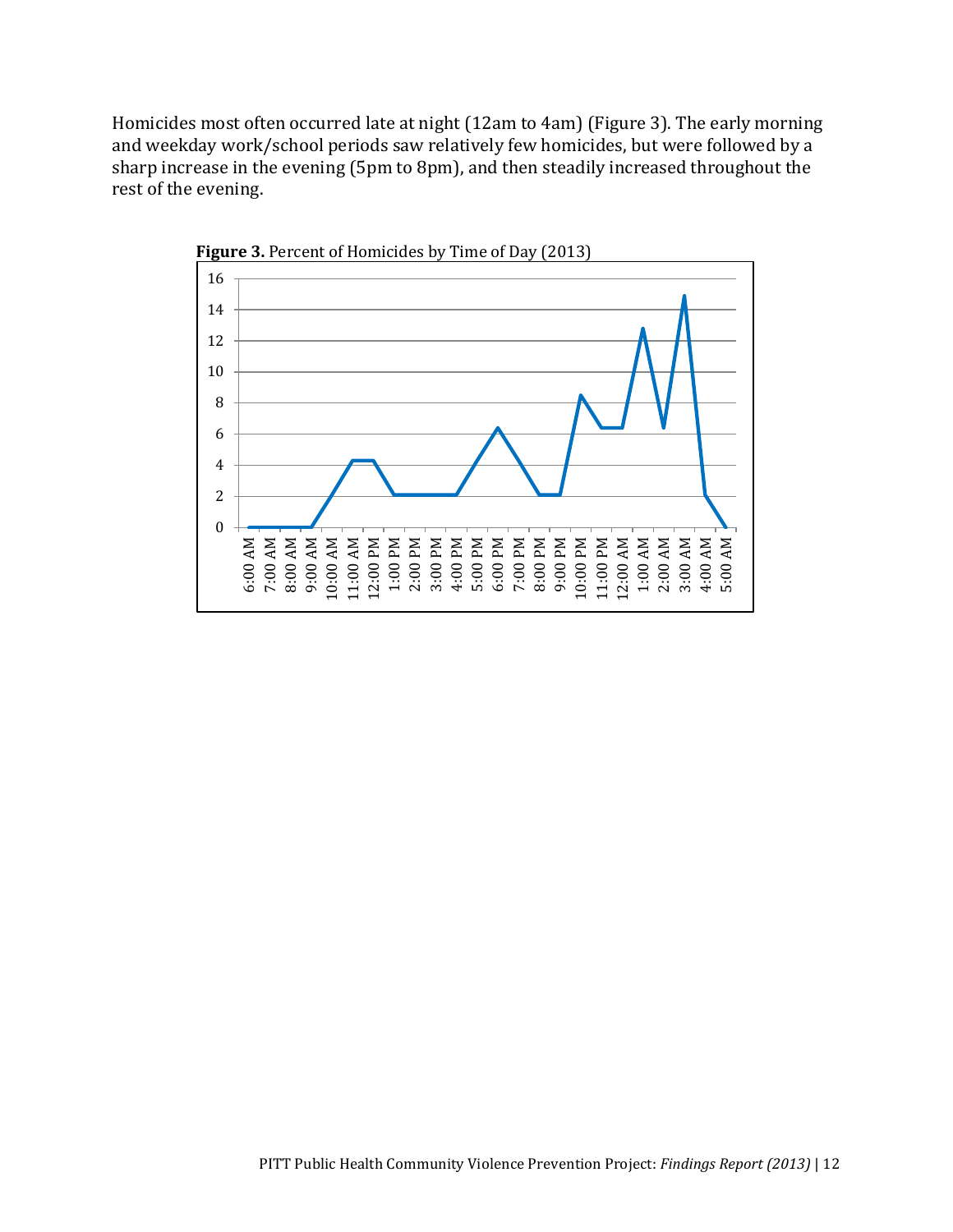### <span id="page-19-0"></span>*Homicide and Victim Characteristics*

Twenty-seven homicides occurred outdoors, among which 67% took place on a street, road, or driveway; 15% in an automobile; 7% in a recreational/sports area; and 11% in other outdoor spaces. Twenty of the total homicides occurred indoors, with the majority (75%) taking place in a residential unit (i.e., single home, house, apartment building). Other indoor homicides occurred in a bar or club.

Firearms were the main cause of death with 89% (42) of victims killed from a gunshot wound (Table 3). Two victims were killed from blunt force trauma, two from stabbing, and one from poisoning. Eleven of the cases involved another individual, or individuals, injured throughout the incident. At time of this report, 36% of all homicides had resulted in an arrest.

|                                                                   | N(%)      |
|-------------------------------------------------------------------|-----------|
| <b>Characteristics</b>                                            | $(n=47)$  |
| Location, type of                                                 |           |
| Street, road, driveway                                            | 18 (38.3) |
| Single home, house                                                | 12(25.5)  |
| Apartment building                                                | 3(6.4)    |
| Automobile                                                        | 4(8.5)    |
| Bar, club                                                         | 5(10.6)   |
| Recreational/sports area                                          | 2(4.3)    |
| Other (i.e., parking lot, outdoor public transportation facility) | 3(6.4)    |
| Cause of death                                                    |           |
| Gunshot wound                                                     | 42 (89.4) |
| Blunt force trauma                                                | 2(4.3)    |
| Poisoning                                                         | 1(2.1)    |
| Stabbing                                                          | 2(4.3)    |
| Other victims                                                     |           |
| Injured                                                           | 11 (23.4) |
| Death                                                             | 2(4.3)    |
| Risk of retaliation, very likely                                  | 3(6.4)    |
| Perpetrator/suspect                                               |           |
| Arrest made                                                       | 17 (36.2) |
| Deceased (e.g., homicide-suicide)                                 | 2(4.3)    |
| Charges pending (e.g., self-defense)                              | 3(6.4)    |
| Unknown                                                           | 1(2.1)    |

Contextual information beyond the homicide incident was gathered for each victim and resulting trends were explored (Table 4). While this report only focuses on the homicides that occurred in the City of Pittsburgh, 21% of the victims were identified as living outside of the city at time of death. Additionally, among victims who were residents of Pittsburgh, 34% had been killed in their neighborhood of residence. Relationship between victim and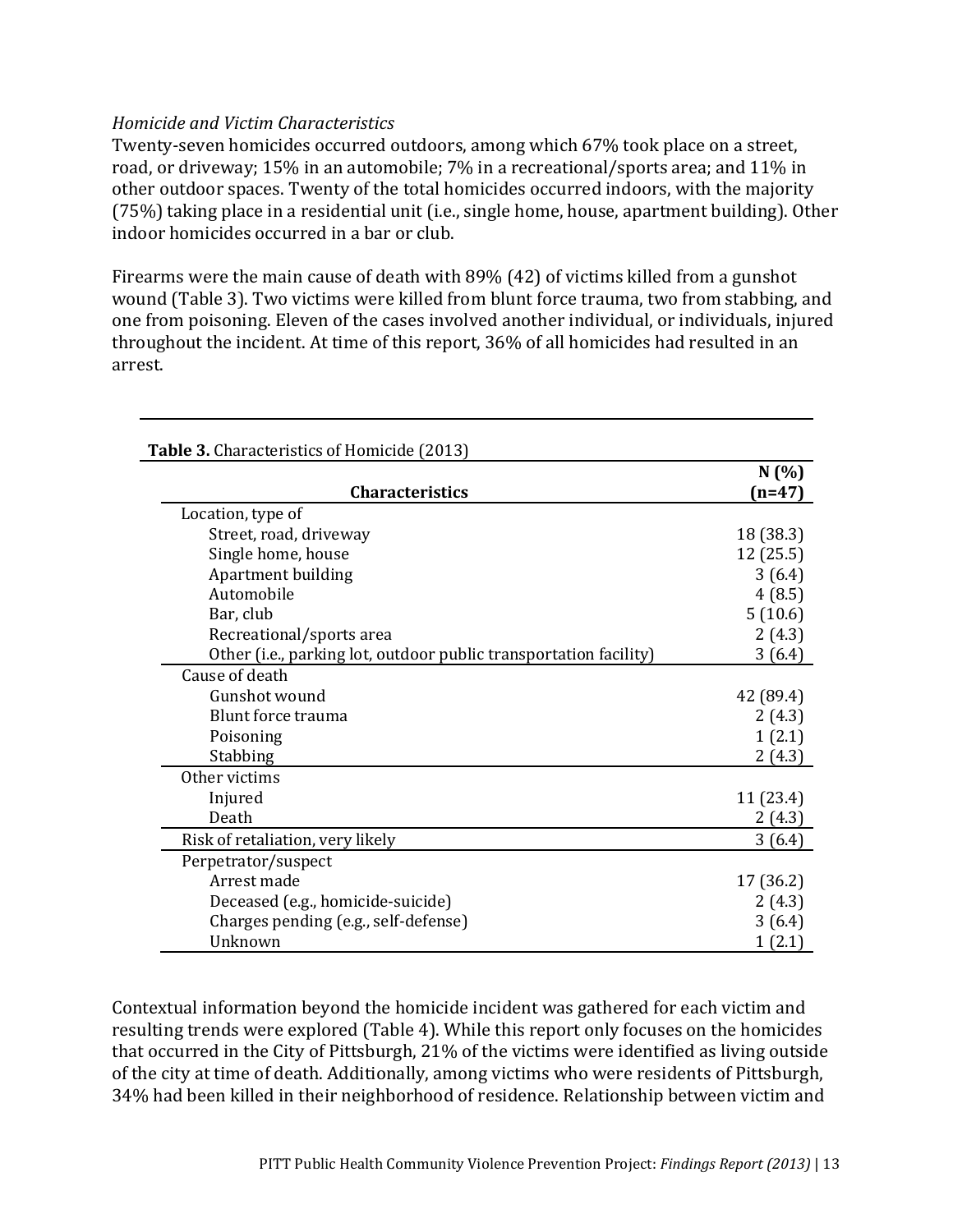perpetrator was known for twenty-four of the cases. Among these, five victims were killed by a spouse or current or former intimate partner.

Over half of all homicide victims had prior human service interaction with the Allegheny County Department of Human Service (DHS) (Table 4). Prior human service involvement includes instances of referral to services that were not realized. The largest percentage of prior interaction involved behavioral health (mental health and/or substance abuse), followed by the child welfare system, either as a child or a parent.

| <b>Table 4.</b> Characteristics of Homicide Victim (2013) |                 |
|-----------------------------------------------------------|-----------------|
| <b>Characteristics</b>                                    | N(%<br>$(n=47)$ |
| Residence at time of death                                |                 |
| Pittsburgh                                                | 32(68.1)        |
| <b>Allegheny County</b>                                   | 10(21.3)        |
| Homeless                                                  | 1(2.1)          |
| Unknown                                                   | 4(8.5)          |
| Killed in neighborhood of residence                       | 16 (34)         |
| Relationship with perpetrator                             |                 |
| No known relationship                                     | 6(12.8)         |
| Unintended target                                         | 3(6.4)          |
| Acquaintance, associate                                   | 3(6.4)          |
| Friend                                                    | 2(4.3)          |
| Rival gang member                                         | 1(2.1)          |
| Spouse or intimate partner                                | 5(10.6)         |
| Other relative (e.g., brother, spouse's son)              | 2(4.3)          |
| Unknown                                                   | 23 (48.9)       |
| <b>Received DHS services</b>                              | 27 (57.4)       |
| Received trauma care for previous gunshot wound (GSW)     | 2(4.3)          |
| Previous criminal charge, booked in county jail           | 28 (59.6)       |
| Under county probation supervision at time of death       | 7(14.9)         |

Jail bookings are a proxy for criminal justice system involvement, since not all jail bookings result in convictions. Among victims younger than 18 years (n=4), none had any previous booking at Allegheny County Jail (ACJ). Two victims had a history of county juvenile probation involvement, however, none of the victims were under county probation supervision at time of homicide. One of the four victims was less than two years of age. Sixty-five percent of victims 18 years of age or older (n=28) had a previous booking at ACJ, 16% of which were under county adult probation supervision at time of the homicide. Male homicide victims were more likely to have been involved in the criminal justice system than female victims; 93% of the 28 adult victims were male. Twenty victims (43%) were booked at least three times previously (Table 5); only one victim had been booked once and sixteen percent had been booked ten or more times.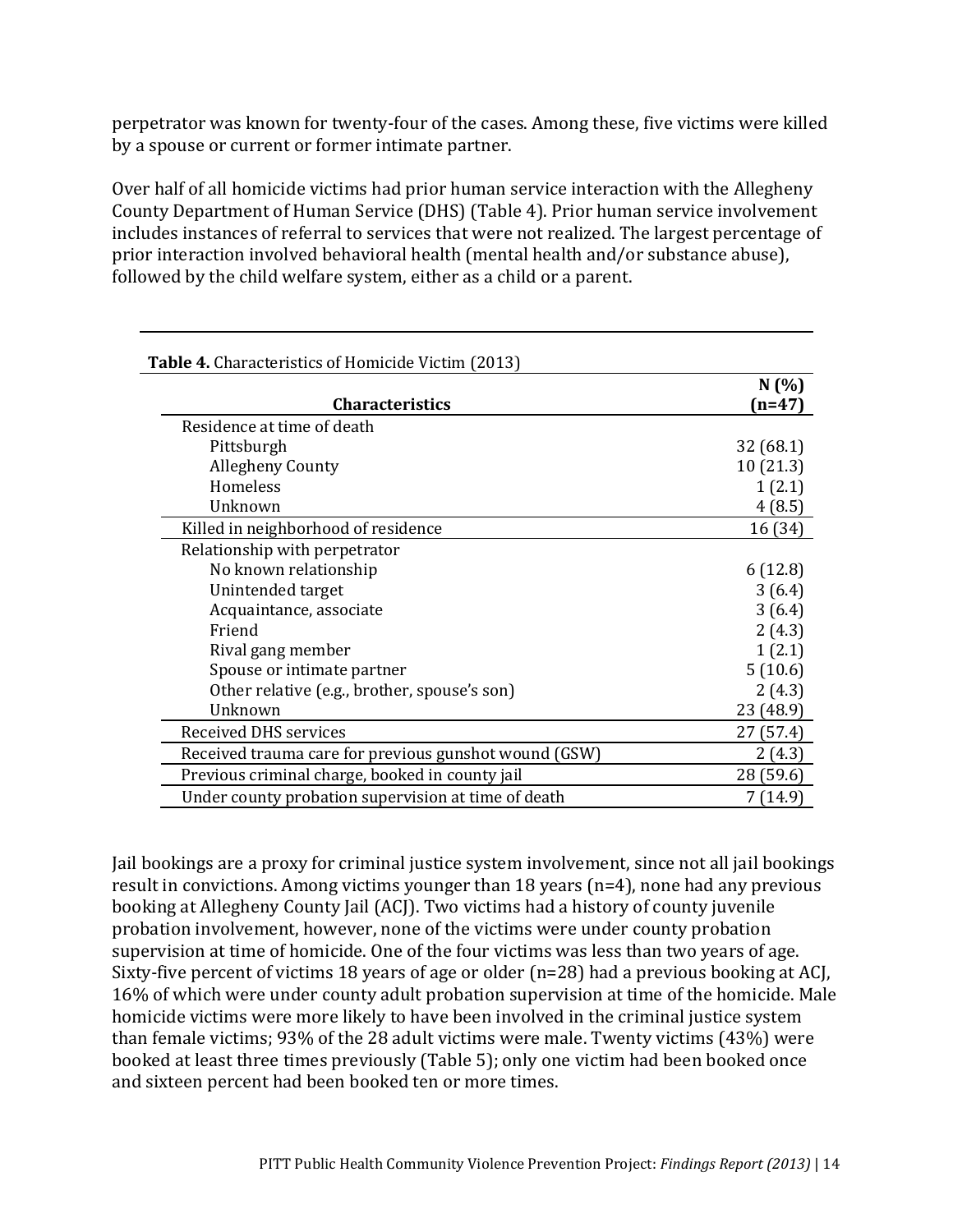| ◡<br><b>Number of County Jail Bookings</b> | N(%<br>$(n=43)$ |
|--------------------------------------------|-----------------|
| None                                       | 15 (34.9)       |
| Once                                       | 1(2.3)          |
| Twice                                      | 7(16.3)         |
| 3 to 5 times                               | 7(16.3)         |
| 6 to 9 times                               | 6(14.0)         |
| 10 or more times                           | 7(16.3)         |

**Table 5.** Bookings at County Jail among Homicide Victims 18 years of age or older (2013)

Among victims 18 years of age or older with previous criminal justice involvement, type of charge associated with previous jail booking and time since release from county jail was further explored. As shown in Figure 4, the twenty-eight victims who had a previous county jail booking faced a variety of charges. All victims had been previously charged with a property offense (i.e., theft, burglary, robbery). Other types of offenses that victims had frequently been charged with included: assault, falsification and intimidation, and other (e.g., criminal contempt, conspiracy, mischief).





Homicide victims 18 years of age or older with a previous criminal charge booking had most often (17%) been released from the county jail 6 months to less than 12 months prior to the homicide (Figure 5). Thirteen percent of victims had been released 5 years to less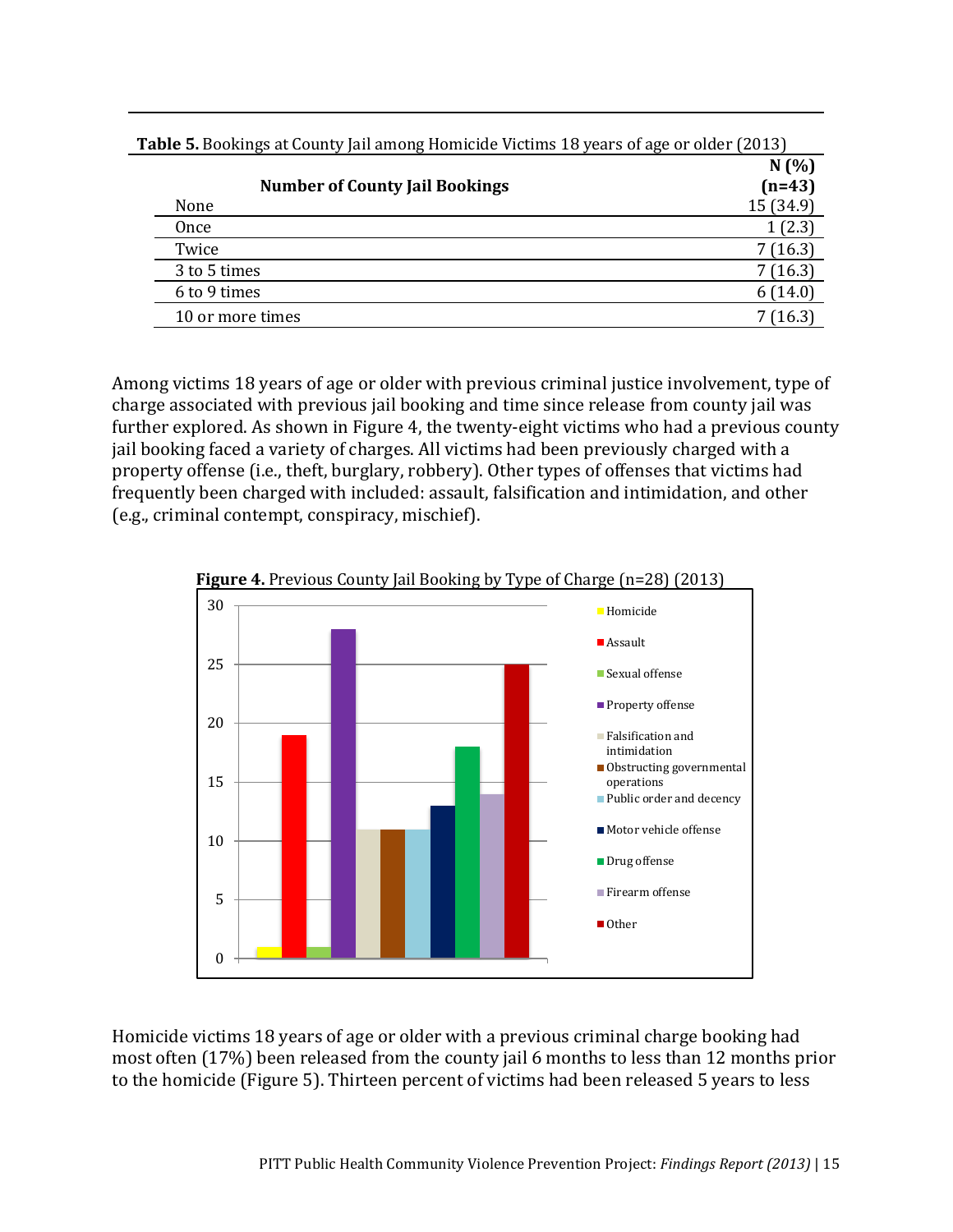than 7 years prior to homicide and 13% had been released more than 7 years prior. Two victims (4%) had been released less than 6 months prior.



**Figure 5.** Percent of Homicide Victims by Time Since Released from County Jail (2013)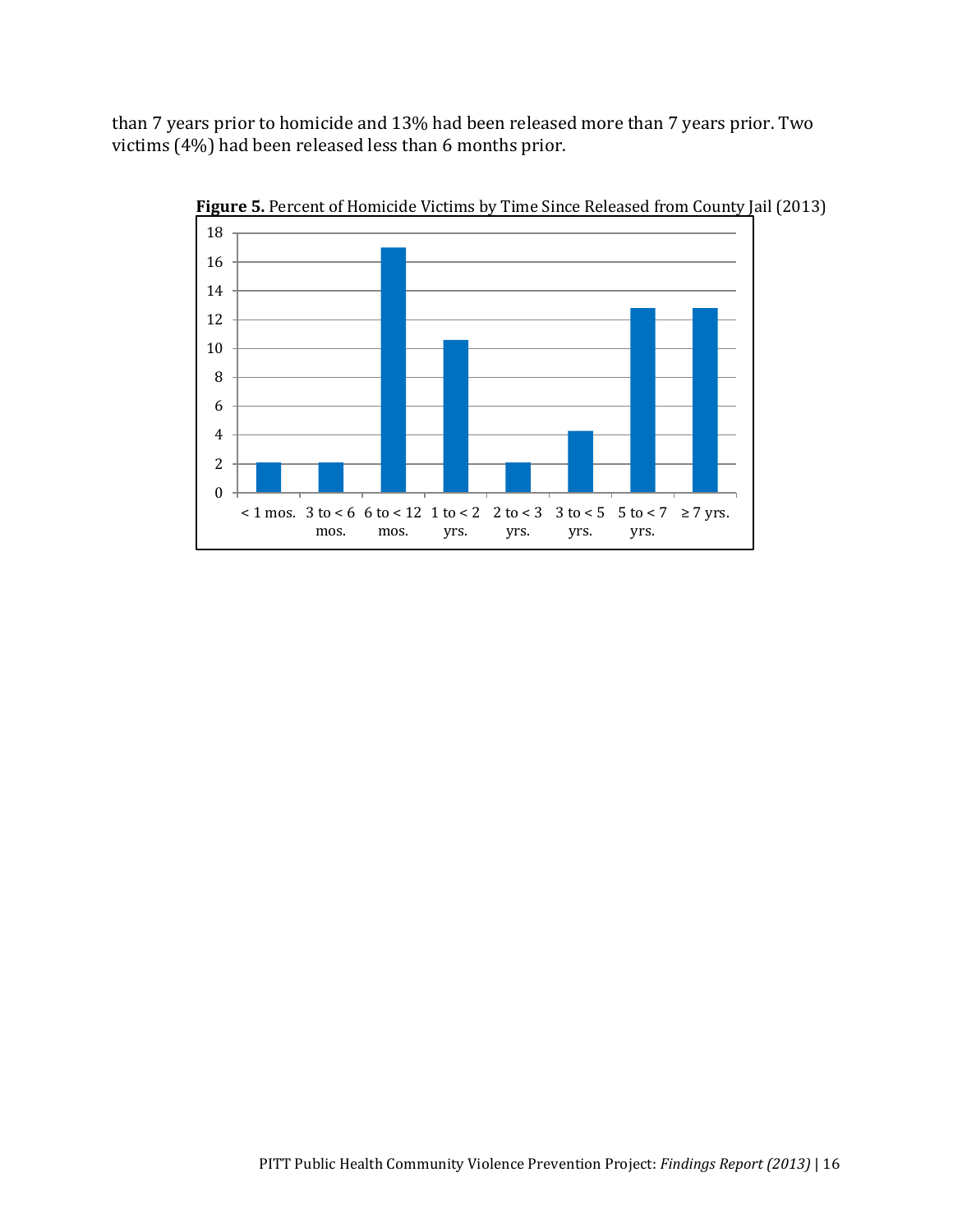### <span id="page-23-0"></span>*Causes of Violence*

In 2012-13 project activities, themes emerged throughout discussions and input from community members led to the organization of homicides based on contextual information around the conflict thought to have triggered the homicide.[2](#page-34-2) These working definitions were applied to the 2013 homicides. Further explanation of conflict context definitions can be found in Appendix B.

Peer conflict, a "purposeful" and "self-motivated" conflict between peers, or "individuals that have something in common" (e.g., avocation, residence, age), was identified as a key determinant or factor in 34% of homicides (Table 6). Community members with extensive violence prevention experience in Pittsburgh described peer conflict homicides as involving more than just a superficial familiarity between individuals and stemming from such things as drugs, money, power, or respect - "It's survival," "It's dog eat dog out there," "It could be about anything, but, it's not gang business."

| <b>Table 6.</b> Context of Conflict Leading to Homicide (2013) |          |
|----------------------------------------------------------------|----------|
|                                                                | N(%)     |
| <b>Conflict Context</b>                                        | $(n=47)$ |
| Peer conflict                                                  | 16(34)   |
| Possible peer conflict                                         | 10(21.3) |
| Gang-related                                                   | 2(4.3)   |
| Not peer or gang-related                                       | 5(10.6)  |
| Intimate partner violence                                      | 5(10.6)  |
| Non-criminal or unintentional                                  | 6(12.8)  |
| Unknown                                                        | 3(6.4)   |

Although gangs and gang affiliations exist throughout Pittsburgh, only 4% of homicides were identified as related to gang activity. Using the United States Department of Justice definition, gangs are:

"An association of three or more individuals, whose members collectively identify themselves by adopting a group identity which they use to create an atmosphere of fear or intimidation frequently by employing one or more of the following: a common name, slogan, identifying sign, symbol, tattoo or other physical marking, style or color of clothing, hairstyle, hand sign or graffiti. The association's purpose, in part, is to engage in criminal activity and the association uses violence or intimidation to further its criminal objectives. Its members engage in criminal activity, or acts of juvenile delinquency that if committed by an adult would be crimes, with the intent to enhance or preserve the association's power, reputation, or economic resources. The association may also possess some of the following characteristics: the members employ rules for joining and operating within the association; the members meet on a recurring basis; the association provides physical protection of its members from other criminals and gangs; the association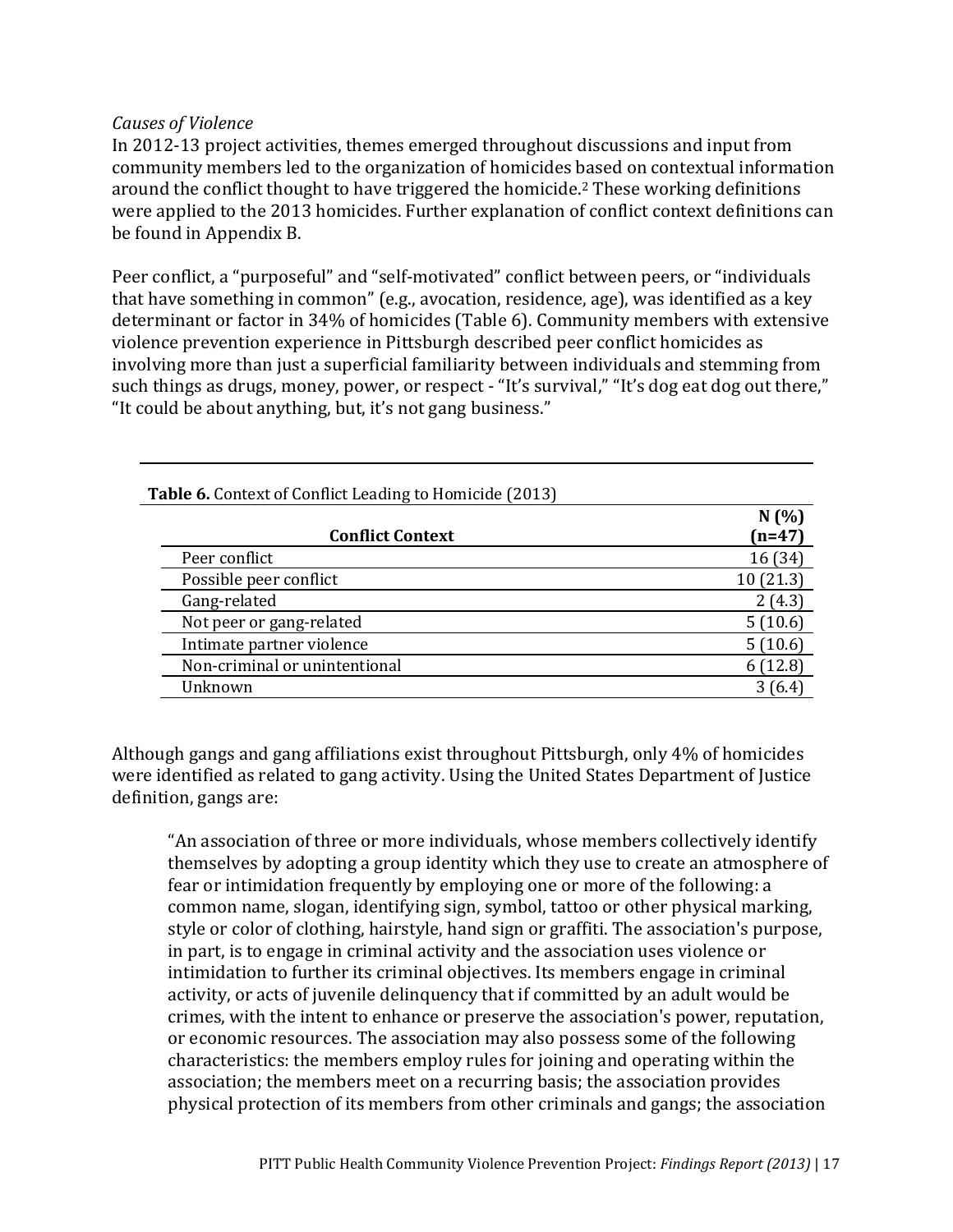seeks to exercise control over a particular location or region, or it may simply defend its perceived interests against rivals; or the association has an identifiable structure." 20

In particular, gang activity involves identifiable leadership and internal organization and gang-related violence involves "gang on gang," or one named gang versus another named gang. Community input describes gang violence as involving territory or turf conflicts, intimidation, power, pride and respect, or "gang business" (e.g., drugs and racketeering).

Over 12% of homicides were identified as non-criminal or unintentional. These involve a personal argument or conflict, an unintended victim, negligence or improper firearm storage, and personal protection/self-defense.

More than 10% of homicides were a result of intimate partner violence, or intentional injury and violence perpetrated by a current or former intimate partner (e.g., boyfriend, husband).

Another 10% of homicides were found to not be peer or gang-related. These incidents were considered isolated events that were criminally motivated, but did not involve aspects of a peer or a gang-related conflict. Robberies, home invasions, contracted killings, or a "drug deal gone bad" are a few examples.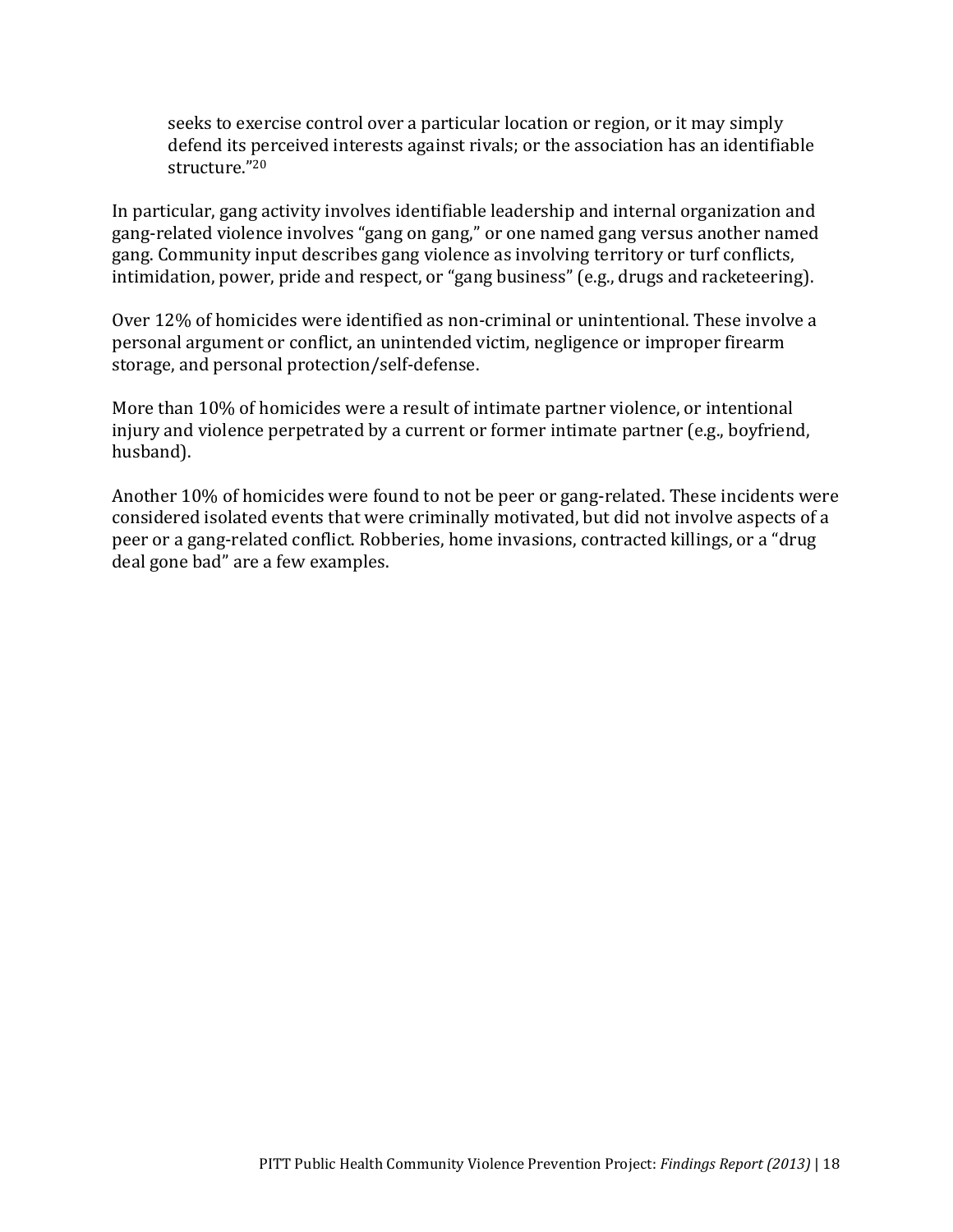### <span id="page-25-0"></span>*Key Contributing Factors*

Public information and news outlets often oversimplify intentional injury and homicides in Pittsburgh, frequently identifying street gangs and illicit drugs as the source of conflict. Through community engagement and academic-community partnerships, greater contextual information was gathered and homicides were found to involve a variety of factors. Numerous contributing factors were identified and discussed with partners as relevant to homicides from 2013.

Discussion took place around the role of chronic, multigenerational family involvement in violence and illegal activities. This cycle of violence, and its impact on the breakdown of a family unit, was identified as a contributor to a victim's involvement in violence.

The increasing access to and use of social media (e.g., Facebook, Twitter, Instagram) was extensively discussed around homicide cases, particularly social media as an additional opportunity for conflict (i.e., beyond face-to-face arguments). In addition to things such as YouTube, social media is beginning to play a larger role in sources of conflict among individuals and future violence and intentional injury. Additionally, drugs, alcohol, and access to firearms were also frequently highlighted as related to the homicides.

Violence as normative behavior and an appropriate form of conflict resolution was discussed as a significant contributing factor to the homicides. A lack of mentoring or positive behavior modeling within families, in addition to a potential familial cycle of violence, as well as within the broader community was identified as relevant in the homicides from 2013.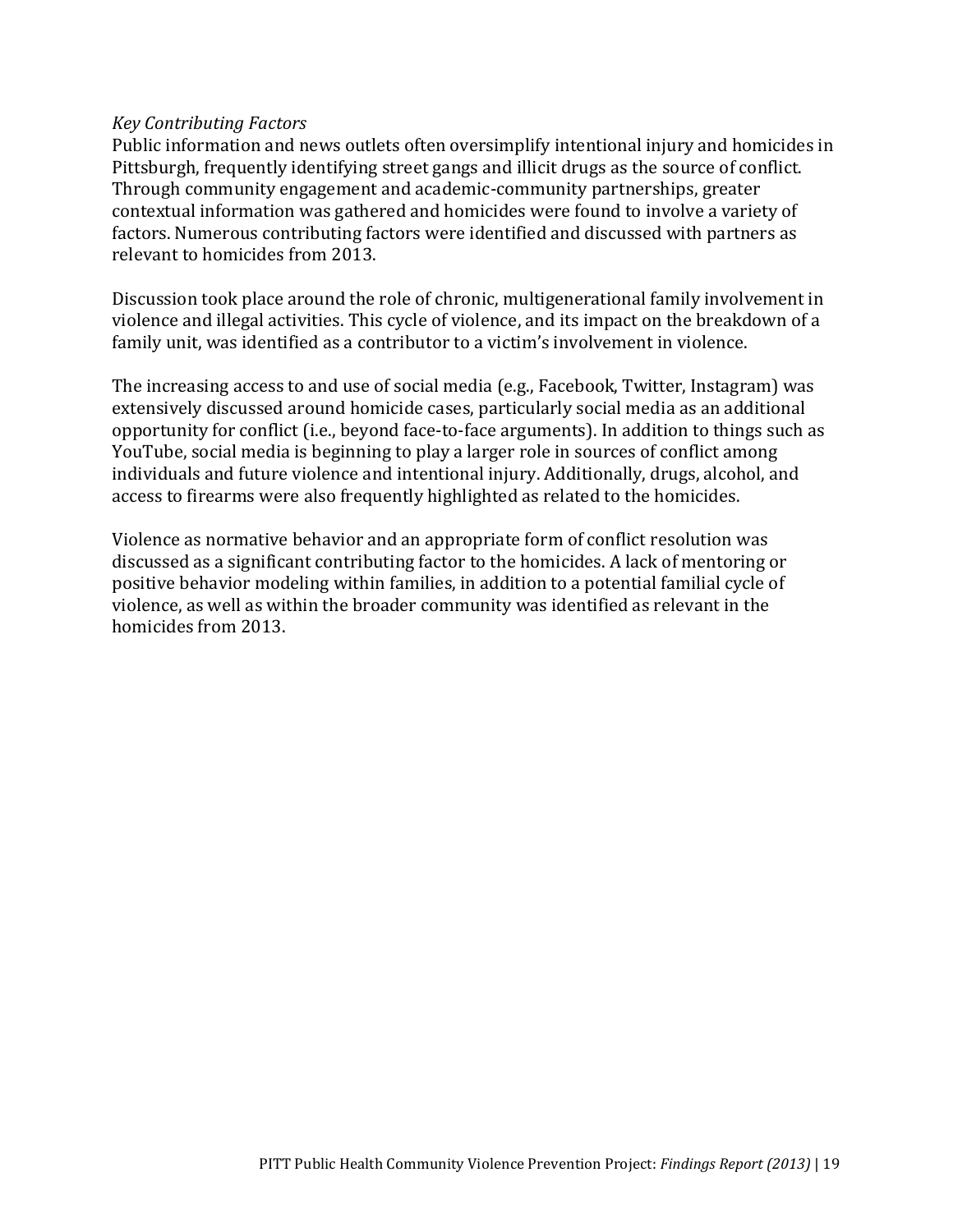### <span id="page-26-0"></span>*Two Year Comparison: Emerging Differences*

Victim and homicide differences emerged between 2012 and 2013 (Table 7). Female victims represented a larger number of homicides in 2013, representing 17% of total homicides, of which 50% were related to intimate partner violence. Furthermore, female intimate partner homicides were associated with a variation in cause of death compared to 2012 with 50% due to a gunshot wound, 25% due to poisoning, and 25% due to stabbing.

Age of homicide victim differed between the years, with the majority of victims aged 18 to 25 years in 2012 compared to the majority 35 years or older in 2013. Data on victim's neighborhood of residence at time of death illustrates that in both years approximately one quarter of homicide victims were living outside of Pittsburgh city limits at time of death.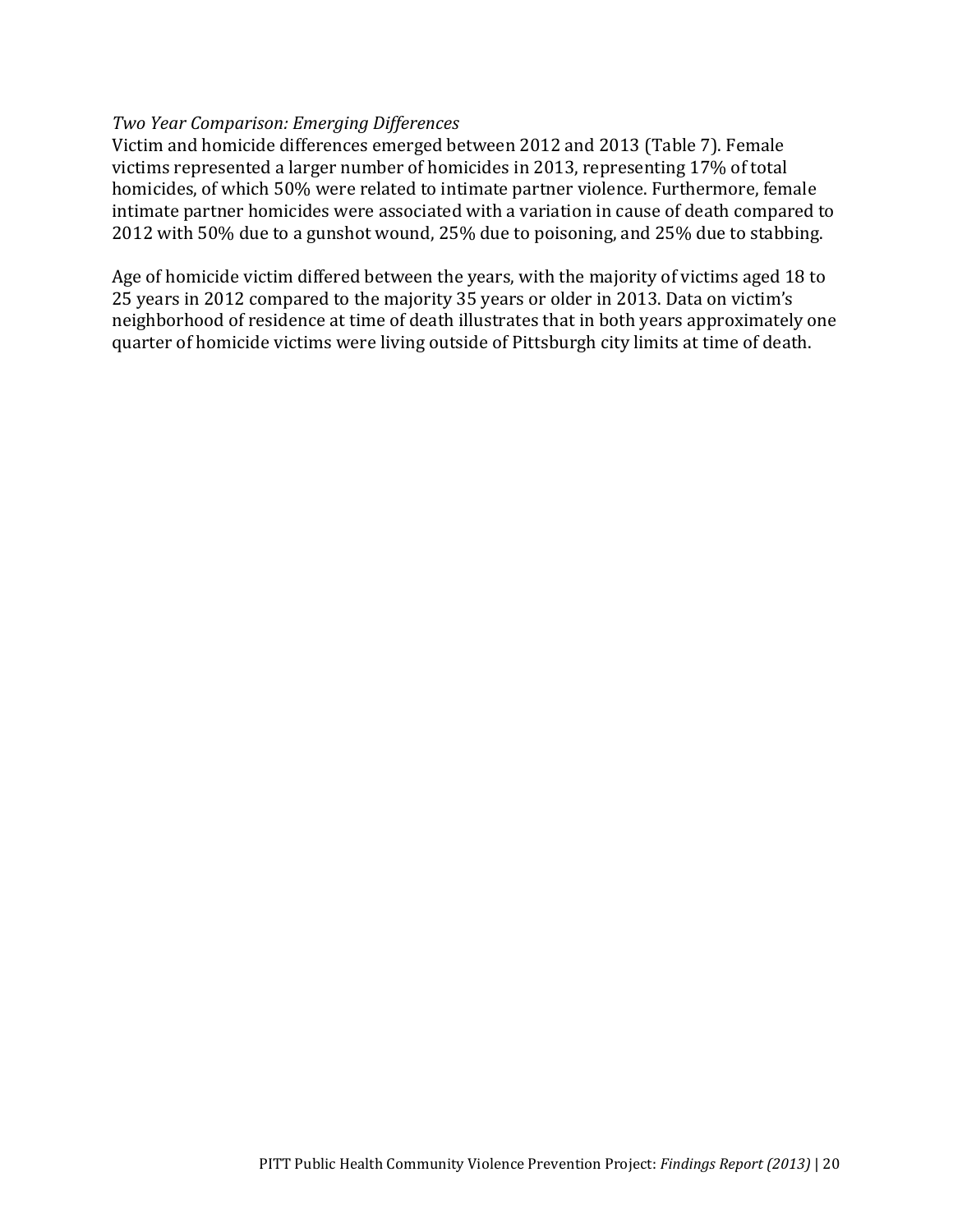|                                                     | 2012      | 2013      |
|-----------------------------------------------------|-----------|-----------|
| <b>Characteristics</b>                              | N(%)      | N(%)      |
|                                                     | $(n=42)$  | $(n=47)$  |
| Victim's sex, female                                | 3(7.1)    | 8(17)     |
| Victim's age, in years                              |           |           |
| $\leq 17$                                           | 7(16.7)   | 4(8.5)    |
| $18 - 25$                                           | 15 (35.7) | 14 (29.8) |
| $26 - 34$                                           | 9(21.4)   | 10(21.3)  |
| $\geq 35$                                           | 11(26.2)  | 19 (40.4) |
| Victim's neighborhood of residence at time of death |           |           |
| Pittsburgh                                          | 33 (78.6) | 32 (68.1) |
| <b>Allegheny County</b>                             | 9(21.4)   | 10(21.3)  |
| Homeless                                            | 0(0)      | 1(2.1)    |
| Unknown                                             | 0(0)      | 4(8.5)    |
| Cause of death                                      |           |           |
| Gunshot wound                                       | 40 (95.2) | 42 (89.4) |
| <b>Blunt force trauma</b>                           | 1(2.4)    | 2(4.3)    |
| Beaten/blows                                        | 1(2.4)    | 0(0)      |
| Poisoning                                           | 0(0)      | 1(2.1)    |
| Stabbing                                            | 0(0)      | 2(4.3)    |
| Homicide location, Police Zone                      |           |           |
| Zone 1                                              | 6(14.3)   | 4(8.5)    |
| Zone 2                                              | 9(21.4)   | 4(8.5)    |
| Zone 3                                              | 5(11.9)   | 7(14.9)   |
| Zone 4                                              | 3(7.1)    | 4(8.5)    |
| Zone 5                                              | 18 (42.9) | 25(53.2)  |
| Zone 6                                              | 1(2.4)    | 3(6.4)    |
| Conflict context                                    |           |           |
| Peer conflict                                       | 8(19.0)   | 16 (34)   |
| Possible (unconfirmed) peer conflict                | 5(11.9)   | 10(21.3)  |
| Gang-related                                        | 3(7.1)    | 2(4.3)    |
| Not peer or gang-related                            | 12 (28.6) | 5(10.6)   |
| Intimate partner homicide                           | 0(0)      | 5(10.6)   |
| Child abuse                                         | 1(2.4)    | 0(0)      |
| Non-criminal or unintentional                       | 10(23.8)  | 6(12.8)   |
| Unknown                                             | 3(7)      | 3(6.4)    |

**Table 7.** Select Victim and Homicide Characteristics by Year (2012, 2013)

Pittsburgh Police Zone 5 accounted for the most homicides in both 2012 (43%) and 2013 (53%), yet in 2013 the neighborhood of Homewood saw a sharp increase in total homicides from 3 to 11.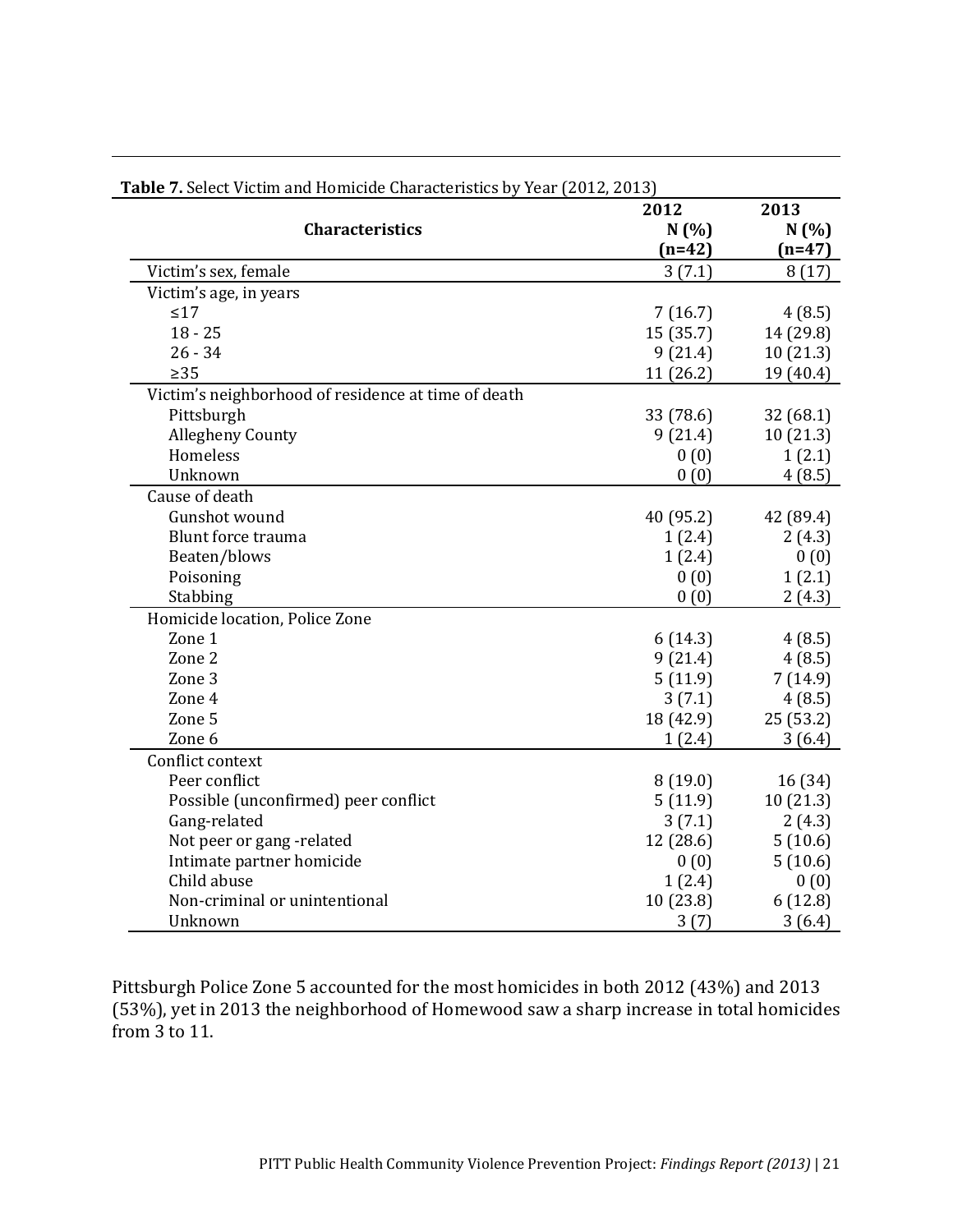### <span id="page-28-0"></span>**Recommendations**

The complexity of homicide and intentional injury prevention has become increasingly clear over the past two years of project activities. In order to be effective, a range of interventions need to take place at multiple levels. The remainder of this report outlines recommendations from partners that incorporate information and insight gained in 2013. Some of the recommendations are similar to those made following the review of homicides from 2012, illustrating the improvements that still need to take place. Divided into *Individuals and Peers at Risk, Service Improvement, Community Action,* and *Homicide Review Process Improvement*, the recommendations identify potential opportunities to further understand, increase awareness, and prevent and respond to violence impacting Pittsburgh communities.

### <span id="page-28-1"></span>*Individuals and Peers at Risk*

- **Identify and involve the support network of at-risk individuals.** Natural supports are key assets in encouraging an individual's engagement, commitment, and success in health and behavior programs. Natural supports play a critical role in the well-being and safety of individuals at risk for violence through their support and advocacy and should be identified and engaged in violence prevention and intervention activities.
- **Reach out and engage those at risk for violence who are not currently involved in a mandated health or behavior program.** Due to regulations of local health and behavior programs (e.g., juvenile court, PIRC), individuals who are not under mandated involvement, but who may be at risk for violence, are unable to access services that may be of benefit. Emphasis needs to be on engaging and linking these individuals at multiple points of contact (e.g., primary care clinics, community-based organizations, after school programs) to appropriate health and behavior programs.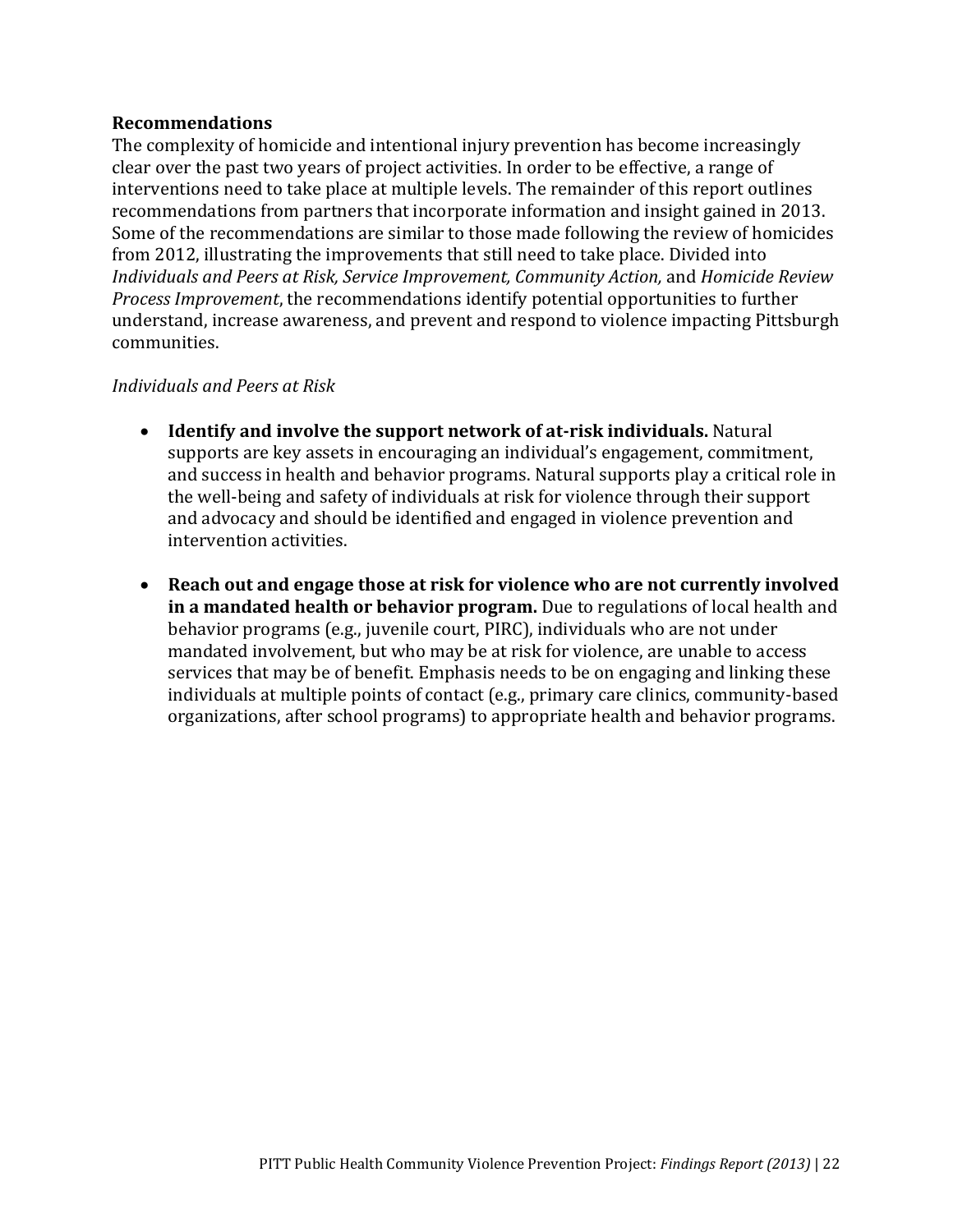### <span id="page-29-0"></span>*Service Improvement*

- **Enhance linkages between behavior, health, and social programs and systems.**  Continuity between behavior, health, and social systems is crucial. Linkages between systems should be improved to avoid any interruption in use or loss to follow-up.
- **Focus on engagement.** Individuals, particularly youth, may be more willing to participate in community health and social programs if they are engaged, rather than identified as needing a particular service. Participation in program activities may increase if youth feel they are being engaged and offered alternate activities, rather than needing help or a specific service.
- **Modify participation requirements.** Community adolescent or youth programs often require a parent/guardian's signature or payment in order to participate. These requirements eliminate potential participants who are unable to provide either a signature or payment. Program modifications or exceptions to participation requirements would ensure that all interested adolescents have a chance to participate, and overall, increase their access to a supportive community.
- **Adapt structure of service delivery in community settings.** Community stigma and distrust of certain institutions are significant barriers to access and utilization of existing health and social services. Health and social service organizations should adapt their structure of service delivery to include non-traditional methods (e.g., boots on the ground) to not only increase awareness and program participation, but also better understand why current services are not being utilized and combat stigma and distrust.
- **Increase communication and coordination among organizations concerned with violence prevention efforts.** Numerous organizations are currently working with individuals and families at risk for violence or around local violence prevention efforts. Increased communication and coordination between these organizations would promote earlier intervention with individuals with an increased risk of victimization, as well as foster a larger network of individually tailored violence prevention efforts.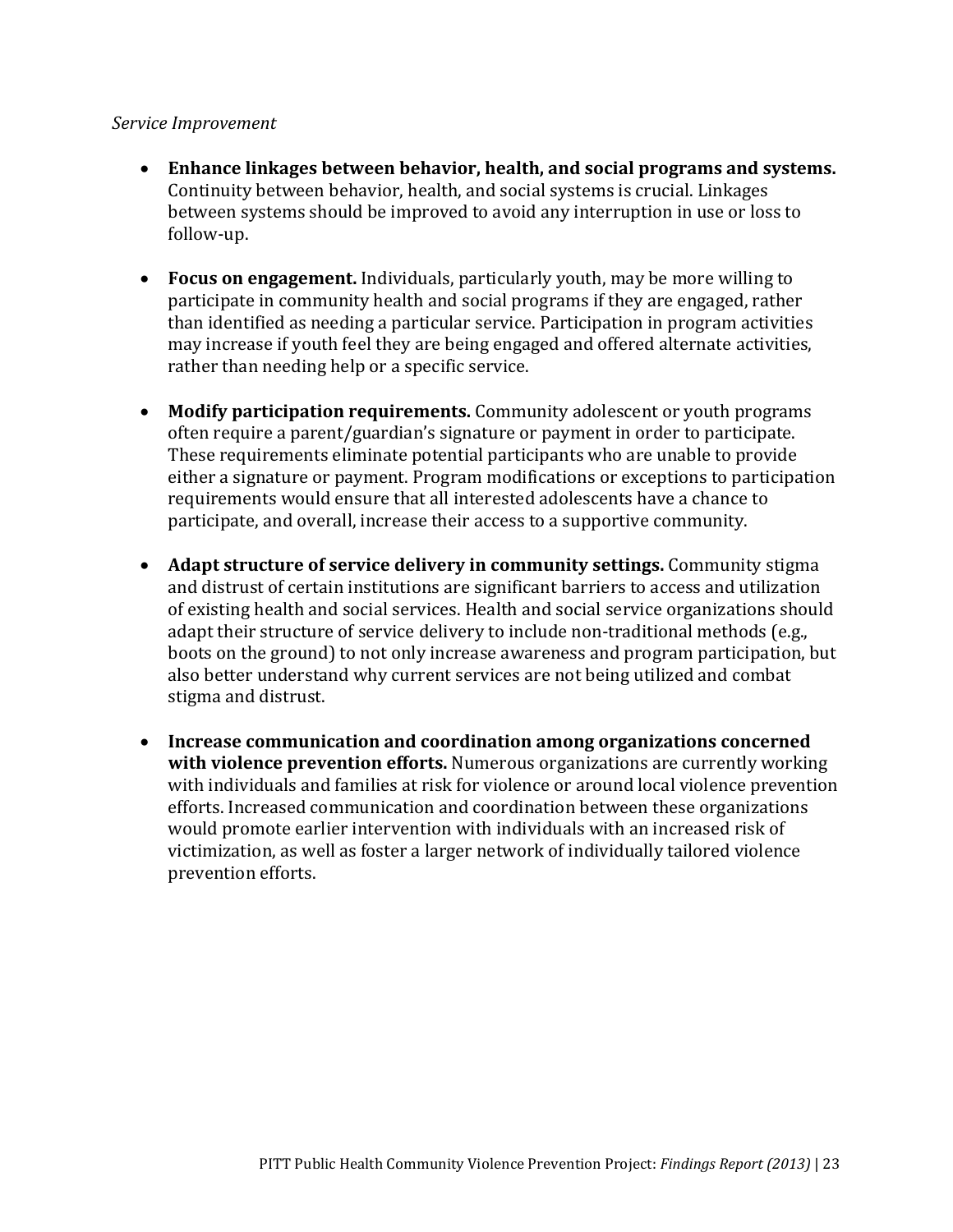### <span id="page-30-0"></span>*Community Action*

- **Combat attitudes of violence as normative behavior and an appropriate form of conflict resolution.** The normalization of violence exists within Pittsburgh families and communities, and overall, supports a cycle of violence. Anti-violence initiatives that combat such attitudes; promote positive behavior modeling for children, youth, and young adults; and teach and encourage appropriate conflict resolution strategies need to be developed and implemented throughout Pittsburgh.
- **Improve and strengthen community-police relations.** Poor community-police relations negatively impact and undermine violence prevention efforts. Increased trust, respect, and accountability between both groups is essential in order to work toward creating safe communities.
- **Distribute anti-violence and homicide awareness, education, and prevention materials throughout Pittsburgh.** Homicide and community violence information should be distributed throughout communities, to local government and county agencies, and the local media. Through increasing awareness and knowledge of homicide prevalence, greater attention and discussion can take place around the urgency for more effective prevention efforts.
- **Increase community participation and investment in violence prevention efforts.** Numerous community organizations, groups, and coalitions are already providing anti-violence awareness, education, and prevention throughout Pittsburgh. Local governmental agencies, academic institutions, and community assets (e.g., barbershops and beauty salons, religious institutions, funeral homes) should support these existing efforts, so that a broad coalition to confront the violence problem impacting our communities can be created.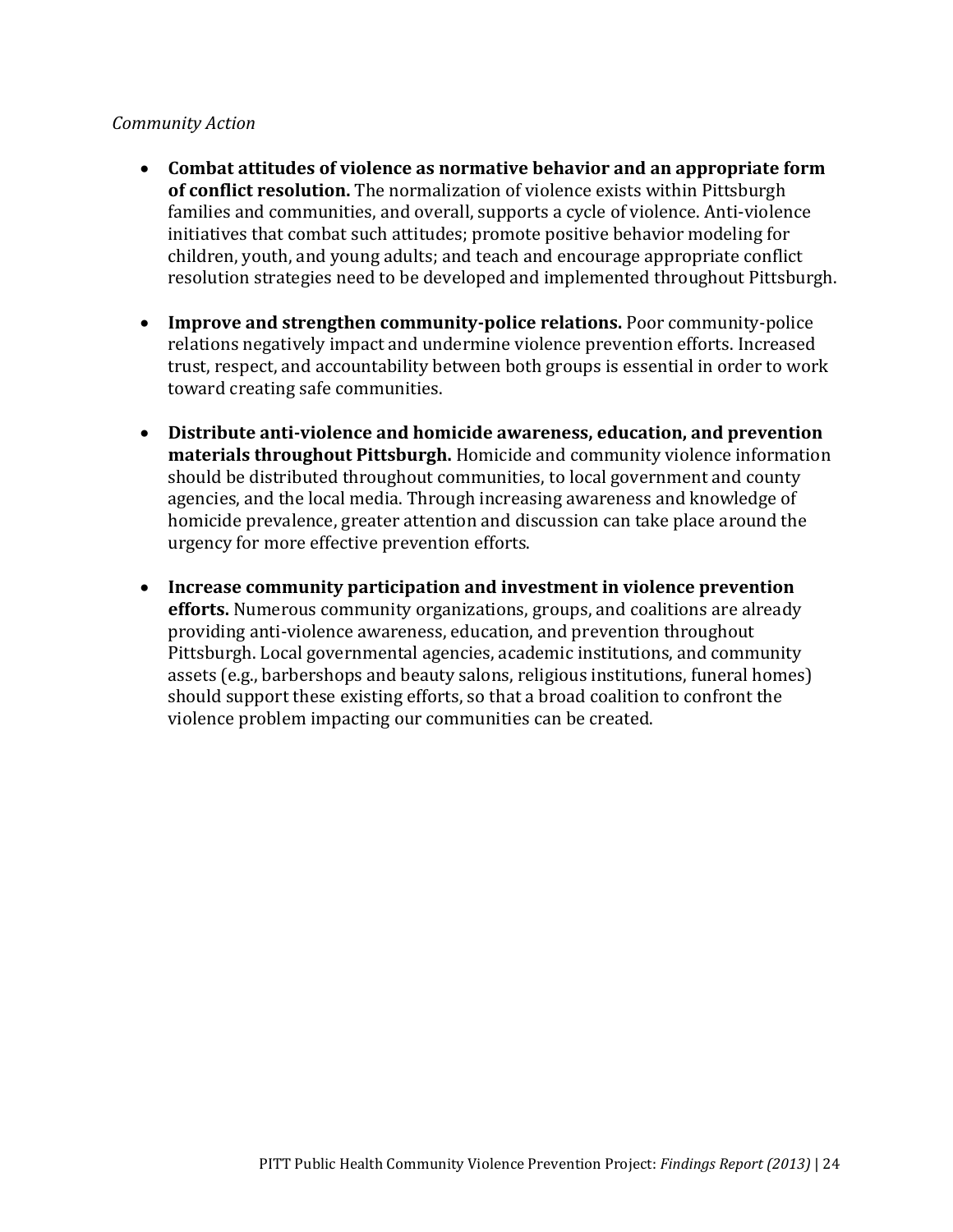### <span id="page-31-0"></span>*Homicide Review Process Improvement*

- **Reach out and recruit new partners.** Key stakeholders such as local funeral directors; representatives from county criminal court and the district attorney's office; city and county police officers, as well as housing authority police officers; and local women and victim of violent crimes organizations should be identified and invited to partner on future review group activities.
- **Enhance data collection efforts.** Toxicology reports conducted by the medical examiner's office, victim's social media presence, and prior residence information, as well as information on surviving children and other family members, would allow for an improved review of homicides. Additionally, data collection efforts should be expanded to better account for the unique factors involved in intimate partner homicides, such as history of abuse, including Protection from Abuse (PFA) filings and prior police-involved incidents; history of substance abuse; weapons in the home; use of community resources; and previous use of mental health and other behavioral health services by perpetrator.
- **Increase police involvement.** Collaboration for the City of Pittsburgh Bureau of Police and their involvement and representation in homicide review meetings is crucial to gaining a comprehensive understanding of homicides within the city. Their commitment and participation may also foster improved community relations.
- **Expand review group to include county homicides.** Recent shooting and homicide data suggests shifting trends with an increase in violence prevalence in communities just outside Pittsburgh boundaries. The review group process should expand beyond only reviewing homicides from Pittsburgh, but to also reviewing homicides from Allegheny County.
- **Disseminate findings through multiple methods.** Findings should be disseminated widely, including non-traditional methods such as public safety meetings, as well as shared with neighborhoods and communities impacted by violence to encourage community engagement and dialogue around appropriate intervention and prevention efforts.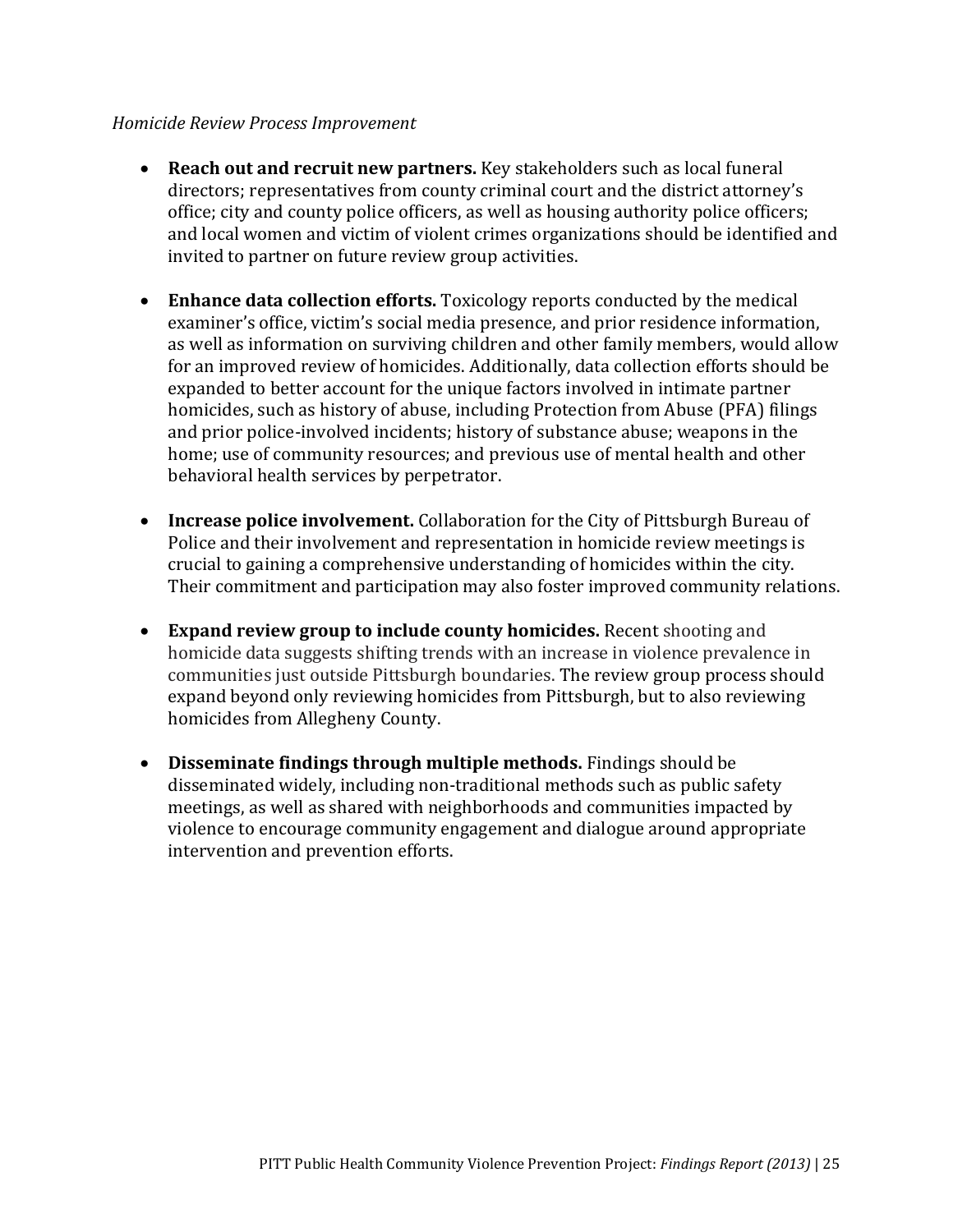### <span id="page-32-0"></span>**Appendices**

### Pittsburgh<br>police 5 zones **ZONE 4**  $\Box$  ZONE 5 Central Oakland Bloomfield 5 Glen Hazel **East Hills** Greenfield **East Liberty** Hays Friendship Hazelwood Garfield Lincoln Place **Highland Park** New Homestead Homewood West North Oakland Homewood North  $\Box$  ZONE 1 Point Breeze Homewood South Allegheny Center Point Breeze North Larimer Allegheny West **Regent Square** Lincoln-**Brighton Heights** Shadyside Lemington-Belmar California-Kirkbride South Oakland Morningside **Central Northside** Squirrel Hill North **Stanton Heights**  $\Box$  ZONE 2 Chateau Squirrel Hill South **Bedford Dwellings** East Allegheny Swisshelm Park  $\Box$  ZONE 3 Bluff Fineview West Oakland Allentown Mount **Central Business District** Manchester Washington Arlington Central Lawrenceville Marshall-Shadeland  $\Box$  ZONE 6 Esplen Mt. Oliver Crawford-Roberts Arlington North Shore Banksville Fairywood Overbrook Heights Lower Lawrenceville Northview Heights Beechview Oakwood Beltzhoover South Shore Middle Hill Perry North **Brookline** Ridgemont Bon Air Southside Polish Hill Perry South **Chartiers City** Sheraden **Strip District** Camick Flats Spring Hill-City View **Crafton Heights** Westwood Southside Terrace Village Duquesne Spring Garden East Carnegie Windgap **Upper Hill** Heights Slopes Summer Hill Elliott West End Upper Lawrenceville Knoxville St. Clair **Troy Hill**

### <span id="page-32-1"></span>*Appendix A. Pittsburgh Bureau of Police Zone Map*

Source: Pittsburgh Bureau of Police

James Hilston/Post-Gazette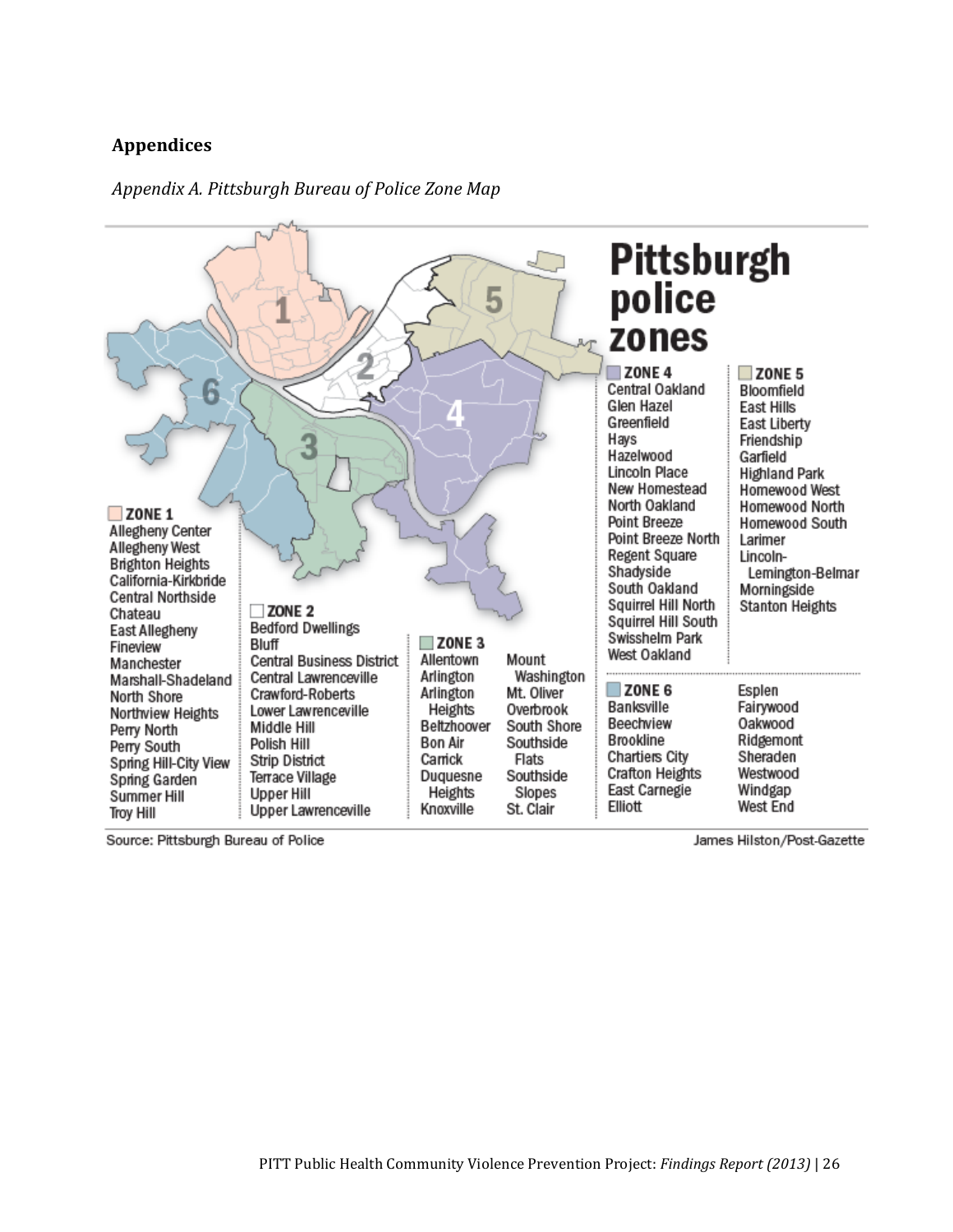### <span id="page-33-0"></span>*Appendix B. Context Conflict Clarification*

Note: conflict context definitions were developed in 2012 and are working definitions, which are still being refined

### **Conflict Context Clarification**

### **Peer Conflict**

- Loyalty does not exist.
- No turf/territory; "Trying to make money where safely can."
- "Pittsburgh has always been about the economic opportunities realized through the drug market."
- "It's [violence] always about the money," i.e., drugs.
- "Everybody's gotta eat so they're going after everybody."

### **Gang-related**

- "Gang business"
	- o Drugs
	- o Racketeering (e.g., stolen commerce, prostitution, firearms)
- Geographically defined boundaries that determine what gang you should affiliate with (e.g., Northside = Crips, Garfield = Bloods, Homewood = Crips)
- A 'set' involves a certain area or offshoot of gang (e.g., Brighton Place Crips, Northview Heights Crips)

### **Not Peer or Gang-Related**

- Includes homicides that are criminally motivated, but do not involve aspects of a peer or gang-related conflict.
- An isolated event.
- Other not peer or gang-related homicides may include:
	- o Robbery, home invasions
	- o Argument/conflict (e.g., 'drug deal gone bad')
	- o Contracted

### **Intimate Partner Violence or Child Abuse**

 Intentional injury and violence perpetrated by a current or former intimate partner (e.g., boyfriend, husband) or towards a child.

### **Non-Criminal or Unintentional Homicide**

- Includes homicides that do not involve aspects of a peer or gang-related conflict.
- Not criminally motivated.
- Non-criminal or unintentional homicides may include:
	- o Personal argument or conflict
	- o Negligence or improper firearm storage
	- o Personal protection/self-defense
	- o Unintended target
	- o No apparent motive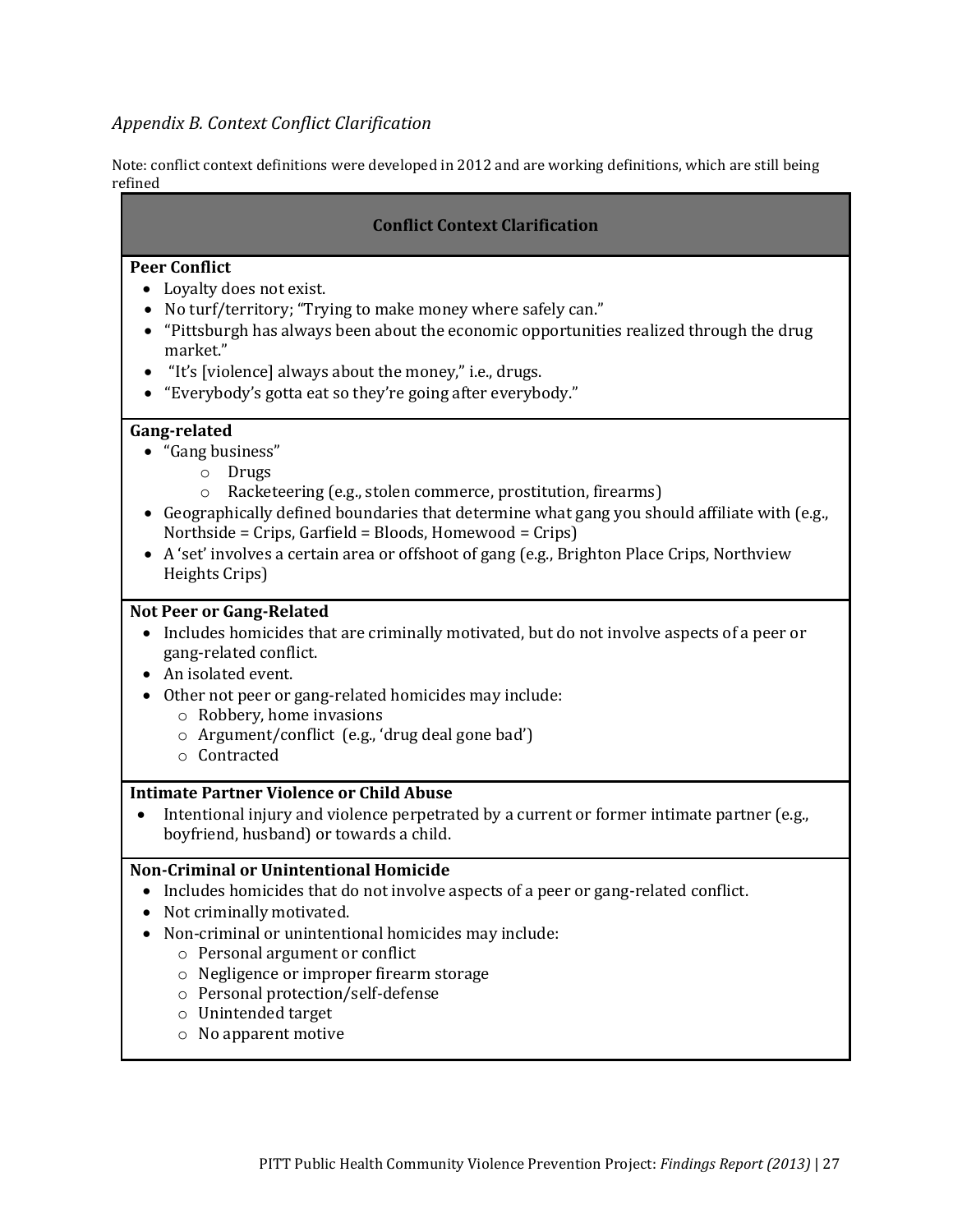### <span id="page-34-0"></span>*Appendix C. References*

- <span id="page-34-1"></span>1. Hemingway D, Miller M. Public Health Approach to the Prevention of Gun Violence. *The New England Journal of Medicine.* 2013;368(21):2033-2035.
- <span id="page-34-2"></span>2. O'Malley T, Documét P, Garland R, Burke J, Albert S. *PITT Public Health Community Violence Prevention Project: Findings Report (2012).* University of Pittsburgh Graduate School of Public Health, Center for Health Equity;2013.
- <span id="page-34-3"></span>3. Web-based Injury Statistics Query and Reporting System. [http://www.cdc.gov/injury/wisqars/fatal\\_injury\\_reports.html.](http://www.cdc.gov/injury/wisqars/fatal_injury_reports.html) Accessed November 26, 2013.
- <span id="page-34-4"></span>4. Jones-Webb R, Wall M. Neighborhood racial/ethnic concentration, social disadvantage, and homicide risk: an ecological analysis of 10 U.S. cities. *J Urban Health.* 2008;85(5):662-676.
- 5. Peterson R, Krivo L. Macrostructural analyses of race, ethnicity, and violent crime: recent lessons and new directions from research. *Annu Rev Sociol.* 2005;31(1):331- 356.
- 6. Pyrooz D. Structural covariates of gang homicides in large US cities. *J Res Crime Delinq.* 2012;49(4):489-518.
- <span id="page-34-5"></span>7. Collins K, Dalton E, Odah C. *Homicides in Allegheny County, 1997 through 2012.* Allegheny County Department of Human Services (DHS);2013.
- <span id="page-34-6"></span>8. Leshner A, Altevogt B, Lee A, McCoy M, Kelley P. *Priorities for Research to Reduce the Threat of Firearm-Related Violence.* Institute of Medicine and National Research Council;2013.
- 9. Stoddard S, Whiteside L, Zimmerman M, Cunningham R, Chermack S, Walton M. The relationship between cumulative risk and promotive factors and violent behavior among urban adolescents. *Am J Community Psychol.* 2013;51:57-65.
- 10. Yonas M, O'Campo P, Burke J, Gielen A. Exploring local perceptions of and responses to urban youth violence. *Health Promot Pract.* 2010;11(1):62-70.
- 11. Zimmerman G, Messner S. Individual, family background, and contextual explanations of racial and ethnic disparities in youths' exposure to violence. *Am J Public Health.* 2013;103(3):435-442.
- <span id="page-34-7"></span>12. *Youth Violence: Facts at a Glance.* Centers for Disease Control and Prevention;2012.
- <span id="page-34-8"></span>13. Hoyert D, Xu J. *Deaths: Preliminary Data for 2011.* Centers for Disease Control and Prevention (CDC);2012.